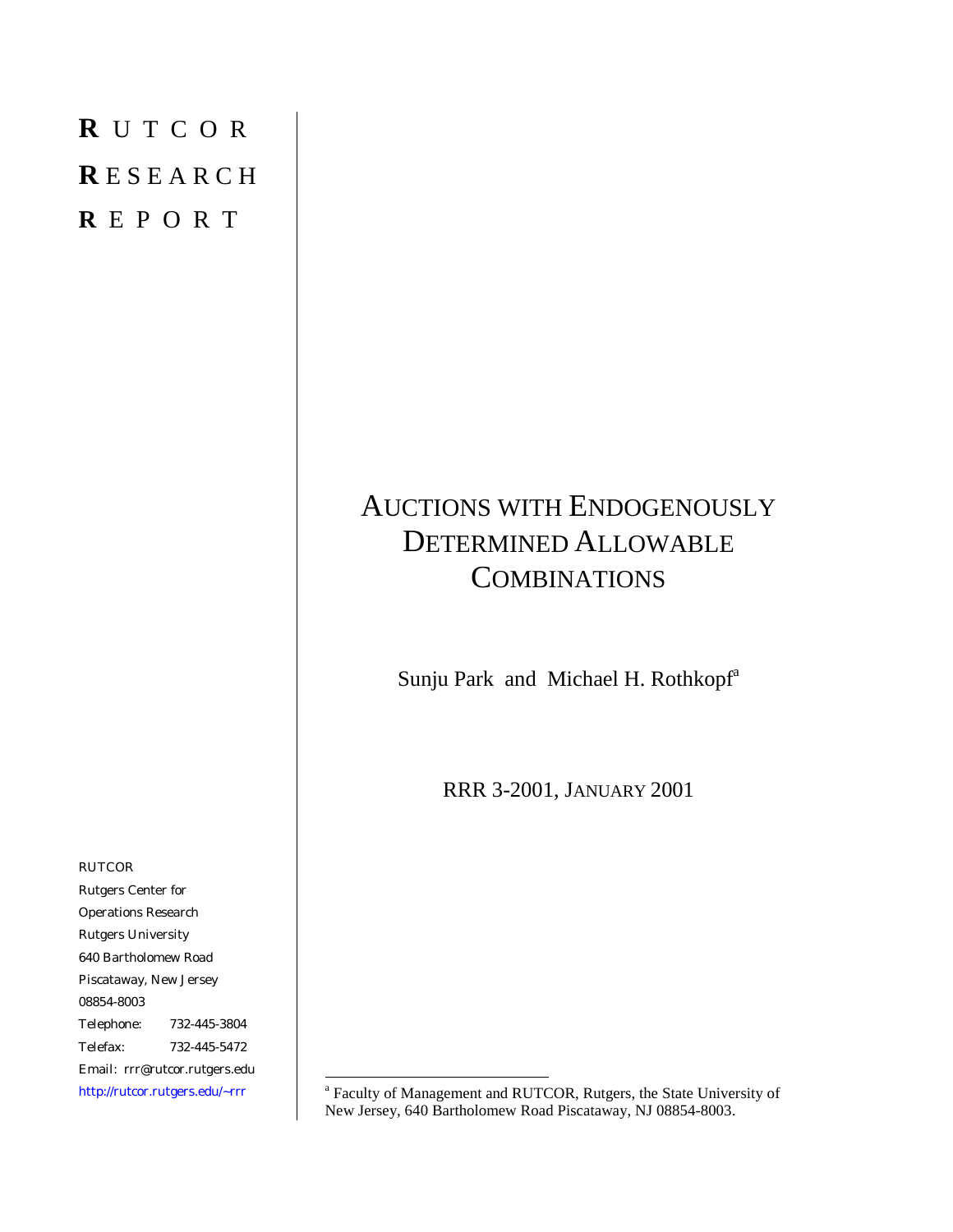# AUCTIONS WITH ENDOGENOUSLY DETERMINED ALLOWABLE COMBINATIONS

Sunju Park and Michael H. Rothkopf

**Abstract**. Combinatorial auctions are desirable as they enable bidders to express the synergistic values of a group of assets and thus may lead to better allocations. Compared to other auctions, they keep bidders from being exposed to risks (of receiving only parts of combinations that would be valuable to them) or from being overly cautious (in order to minimize such risks). However, determining the optimal winning combination in a general combinatorial auction is computationally intractable, and this is sometimes given as a reason for not using combinatorial auctions. To insure computational tractability, a bid taker might try to limit the kinds of allowable combinations, but bidders may disagree on what combinations should be allowed, and this may make limiting the allowable combinations politically infeasible.

This paper proposes and tests successfully a new approach to managing the computational complexity of determining the winning combination. The main idea is to let bidders determine and prioritize the allowable combinations. Using endogenously determined combinations has two nice properties. First, by delegating the decision on what is biddable to the bidders who know what combinations are important to them, the bid taker is able to be (and appear) fair. Second, bidder prioritization of combinations assures that the economically most important combinations are included in determining the winning set of bids even when the bid taker is not able to use all the combinations submitted by bidders.

**Acknowledgements:** We would like to thank Jonathan Eckstein for his help with CPLEX. We also thank the outside bidders, Paul Milgrom, Robert Weber, David Salant, and Ron Harstad for their bid inputs. The first author has been partially funded by ITECC and a Rutgers Research Council Grant.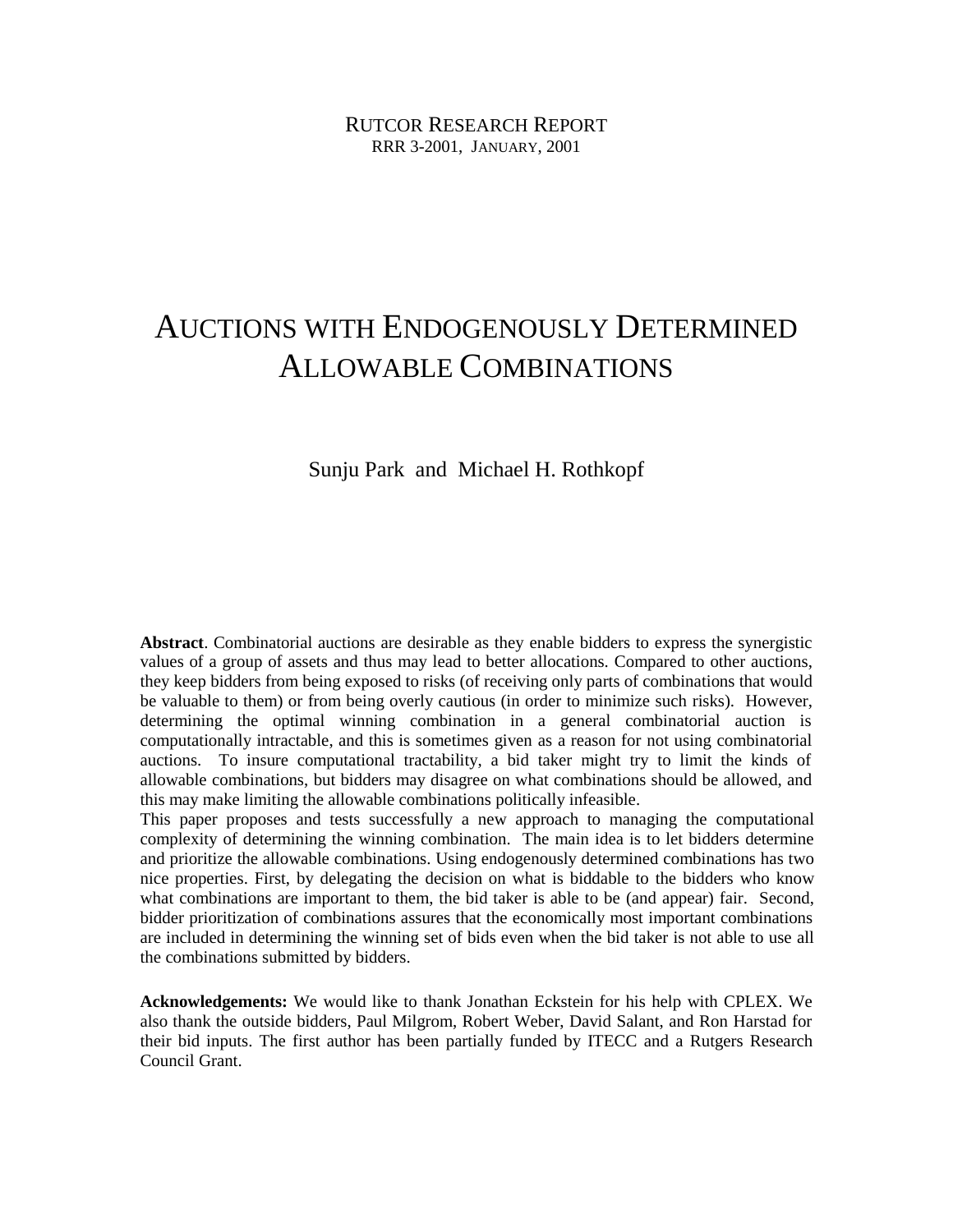### **1 Introduction**

Game theoretic auction theory developed first with models of single, isolated auctions (McAfee and McMillan 1987). In the past few years, the academic literature has begun to pay attention to the design of auctions for selling large numbers of items with interrelated values. The FCC spectrum auctions, which involved the sale of thousands of licenses worth billion of dollars, helped motivate this attention (See Cramton 1995, 1997; Cramton and Schwartz 2000; McAfee and McMillan 1996; McMillan 1994), and the rise of auctions in electronic commerce is now also a motivator (Huhns and Vidal 2000).

One of the issues facing those designing auctions involving multiple items with interrelated values is deciding whether to allow bids on combinations of items, and if so, how to decide which combinations should be biddable. This presents a dilemma. Bidders may strongly prefer to bid on combinations when their values are for the combinations rather than for the individual items, and bid takers may prefer an auction in which bidders can make such bids. However, the mathematical problem of finding the revenue maximizing set of bids can be formulated as an integer programming problem that is NP-complete when bids on all possible combinations are allowed.

Rothkopf, Pekec and Harstad (1998) considered this problem. They suggested two approaches. When there is sufficient time, the auction's fairness can be maintained by letting all bidders as well as the bid taker have a chance to find solutions to the integerprogramming problem and then selecting the solution that gives the highest total revenue. When there is not sufficient time or when the economically significant combinations are generally agreed upon, then combinations may be able to be limited so that the problem is guaranteed to be computationally manageable. They discussed and gave a variety of examples of the kinds of combinations that are computationally manageable and of the kinds that are not. They suggested that the bid taker might get the assistance of the bidders in identifying economically important combinations.

While bidders may sometimes agree on the economically important combinations, at times, there may be essential disagreements. Some bidders may have synergies between some kinds of items and others may have completely different kinds of synergies. In addition, bidders who have no synergies, may fear competition from those who do have them, and may oppose the use of bids on combinations or push for allowing bids on combinations that would be difficult to handle computationally in conjunction with their competitors' sincerely desired ones. In addition, for strategic reasons bidders may be reluctant to truthfully reveal the combinations of greatest interest to them. Bid takers who need to maintain the appearance of fairness may, thus, face difficulty in determining the most important combinations and a dilemma even if they do know which are economically significant. This paper discusses a possible solution to this dilemma—*an auction process in which the bidders themselves determine the allowable combinations*.

The auction process we propose is a one-time standard sealed bid auction in which bidders pay the amount of their accepted bids. Thus, it is an alternative to the simultaneous progressive multi-round auction used by the FCC. This has the advantage of limiting the opportunities for signaling and tacit collusion among bidders, but does not have the information sharing advantage (in the face of affiliated values) of the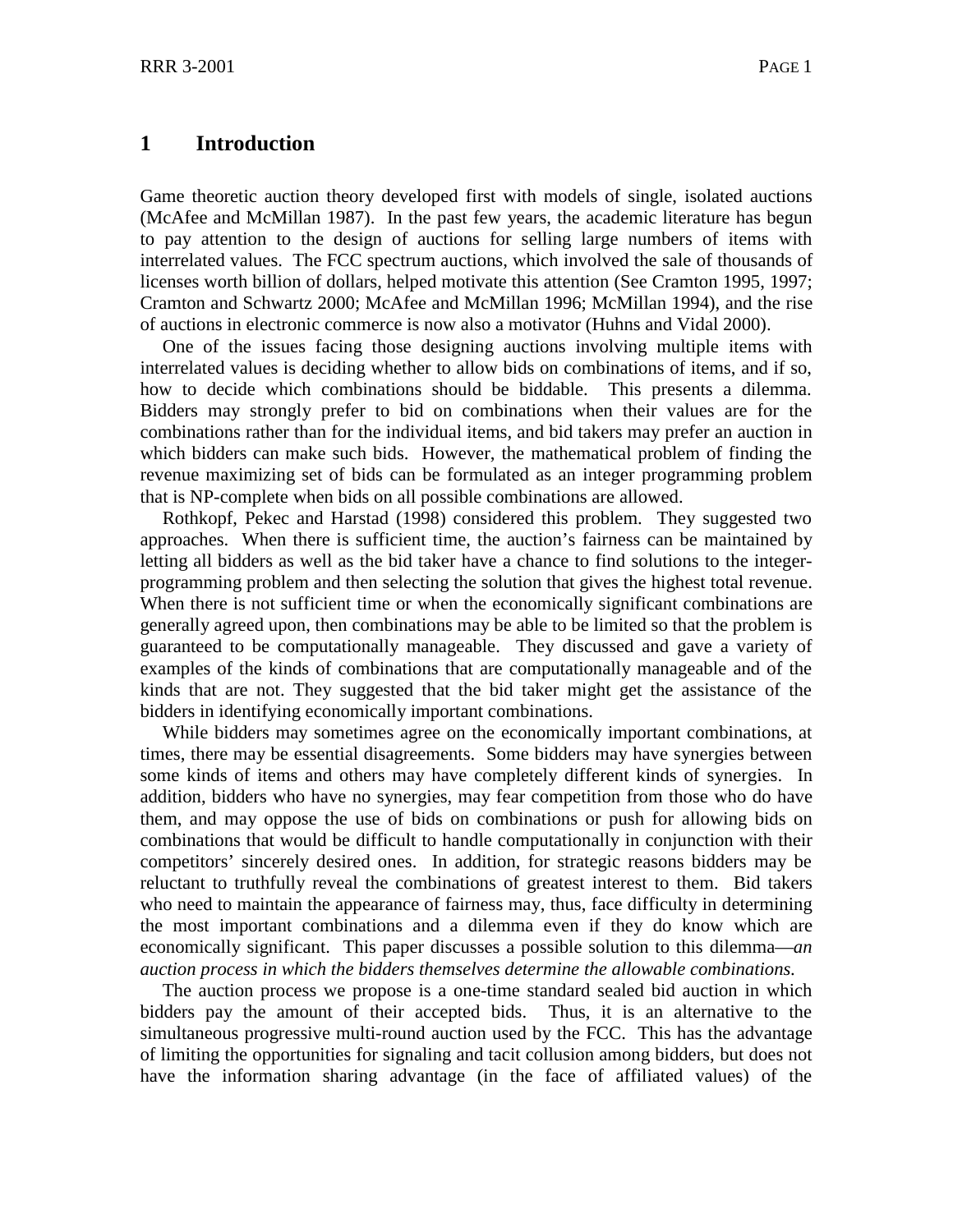progressive format. As discussed below, however, it is possible to adapt our approach to simultaneous progressive auctions.

The basic idea of our approach is to let the bidders decide on and prioritize the combinations. Bidders will submit with their bids on individual items a priority list of combinations upon which they wish to bid along with bids on those combinations. The bid taker will first solve the revenue-maximization problem using the individual bids but no combination bids. This calculation involves no computational difficulties. The bid taker will then attempt to solve the revenue maximization problem using, in addition to the individual bids, each bidder's first priority combination bid.

The bid taker will have a time limit for this and subsequent calculations. If the time limit is reached before this calculation is completed, the bid taker will return to the last of the previously completed calculations and announce it as the results of the auction. If this calculation is completed before the time limit is reached, the bid taker will add each bidder's next priority bid to the bids to be considered and repeat the calculation. This process will continue until either the time limit is reached or all of the combination bids of all of the bidders have been considered. Figure 1 shows a flow diagram of this process.

This paper describes our approach in detail and reports and discusses a set of tests of it. After some tests with small problems, we put together a test problem roughly patterned on the FCC spectrum auctions involving the sale of 153 assets to three bidders with differing interrelated values for them.

First, we prepared our own set of bids for the bidders. The bidders had 15, 22, and 25 combinations on their priority lists. It turned out that computation was not a serious issue. The entire process, which involved the solution of 25 integer programming problems was completed using 14 seconds of CPU time on a 40 MHz Spark workstation using CPLEX 6.0. (Yes, 40 MHz, not 400MHz, and CPLEX 6.0, not 6.5 or 7.0, which are substantially faster.)

In our view, an important drawback of this test was that we made up the bids, and we knew every bidder's values when we did so. To remedy this deficiency, we enlisted the help of several economists who served as advisors to bidders in the FCC auctions. We asked each to bid for one of the bidders, knowing that bidder's values and only qualitative information about the situation of the other bidders.

In the following, we provide a detailed description of our algorithm and experimental results. Section 2 surveys the related work on combinatorial auctions, and discusses the current algorithms for winner determination in combinatorial auctions. Section 3 describes our algorithm in detail. Section 4 describes the test problem and experimental results. Section 5 concludes the paper. The appendix shows the letter sent to the test bidders.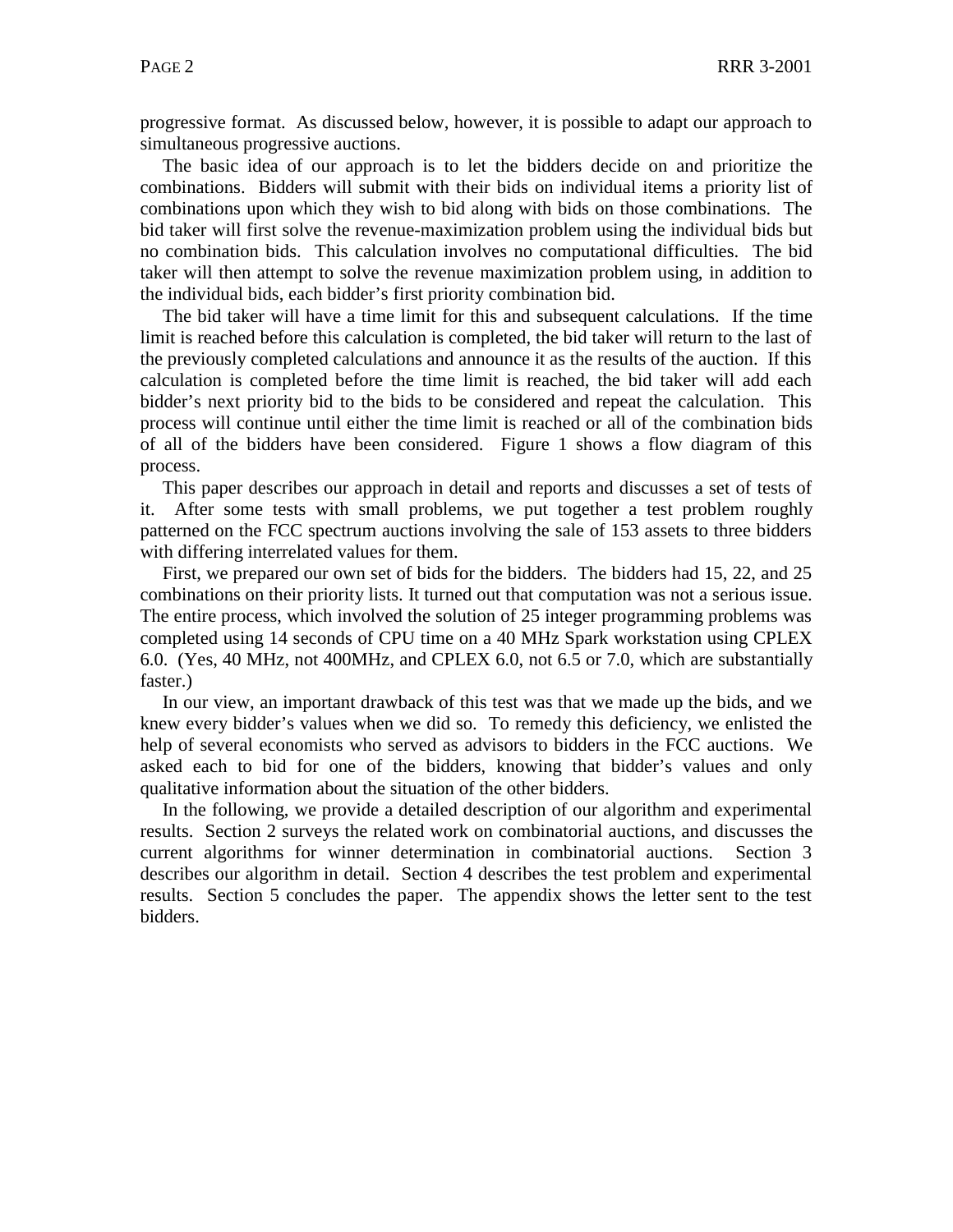

*Figure 1: Flow chart of the auction process.*

### **2 RELATED WORK**

When heterogeneous, discrete assets with interrelated values are being sold in auctions, bidders often find that the value of one item depends on what other items they win. This may be due to several items complementing each other or their being partial substitutes for each other. Licenses to identical frequency spectrums in geographically adjacent areas in the FCC spectrum auctions are an example of the former (complementarities), while rights to different frequency spectrums in the same area are sometimes an example of the latter (substitutes). Other examples in which there are complementarities include airline landing slot auctions, hourly electricity markets, and railroad-segment auctions.

When the value of an asset to a bidder strongly depends on other assets she wins, it is desirable to allow bids on combinations of assets, as opposed to only on single items.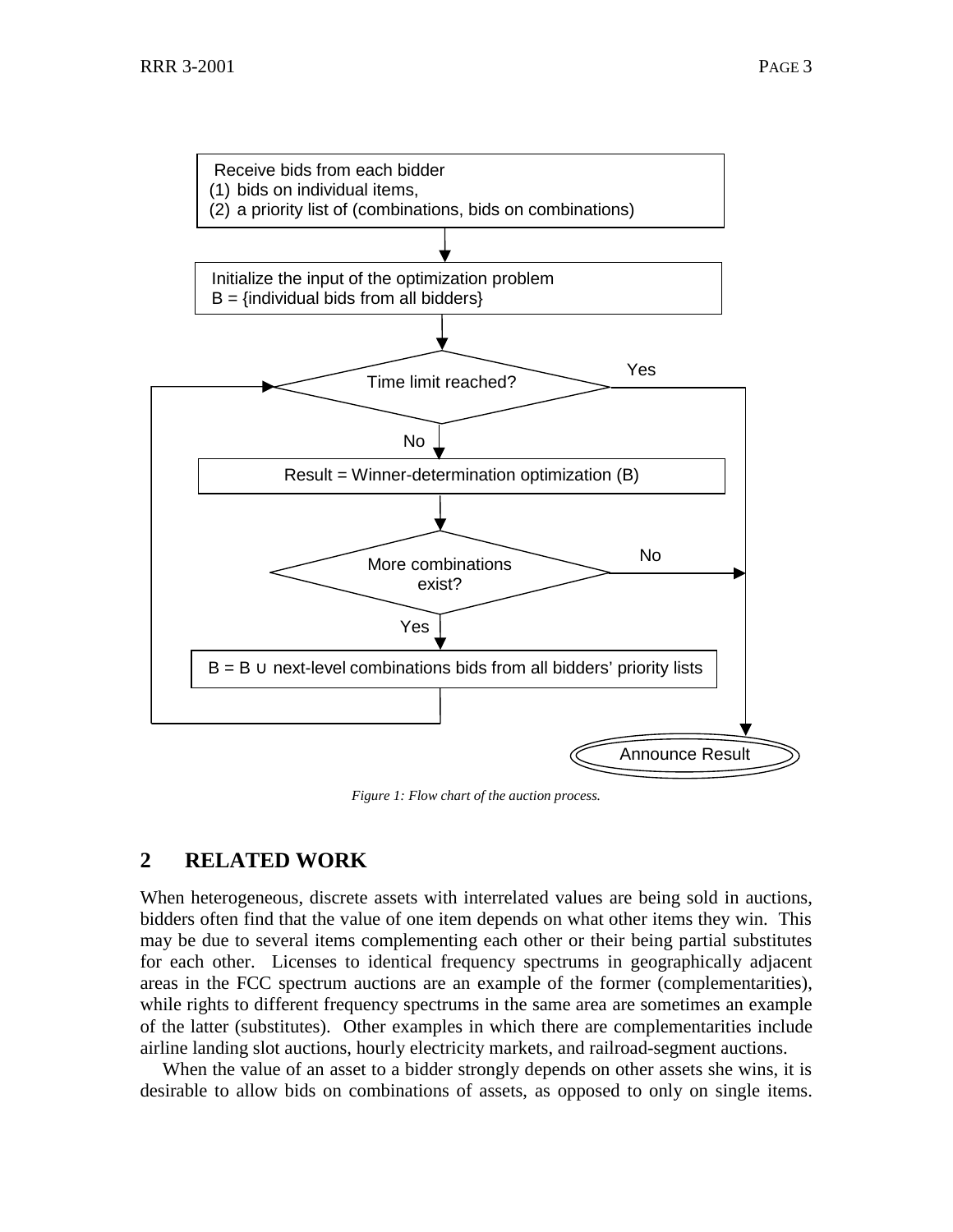See the example in Figure 2 adopted from Wurman (1999). There are two assets, A and B, and two bidders, 1 and 2. Bidder 1 has no value for either asset alone, and has a value of \$3 for the combination of goods A and B. Bidder 2 values either good at \$2 each, but receiving both yields no increase in value. In this example, the most efficient allocation is to allocate both goods to bidder 1, but if bidder 1 does not know bidder 2's values, no separate auction that doesn't allow bids on the combination (A and B) will support this efficient outcome. That is, without bids on combinations, bidder 1 who has synergistic valuations is forced either to bear the risk of paying more for an individual item than it is worth, or to bid cautiously in a way that will not let her win combinations.

|          | В | A & B |
|----------|---|-------|
| Bidder 1 |   |       |
| Bidder 2 |   |       |

*Figure 2: Two bidders with two assets.*

To date, several approaches have been proposed for the sale of assets with interrelated values. We divide these into roughly two groups. The first group does not use combinatorial auctions even when the synergies exist. These approaches may merely force bidders to speculate on risk without recourse. Alternatively, they may rely on an after market in which bidders who are stuck can seek further trades to improve their situation. Finally, this group includes the FCC style auction that sells multiple items in parallel in a multi-round auction in which bidders can observe competition developing, attempt to signal their interests and can withdraw at modest penalty from apparently failing aggregation attempts. (See Cramton 1995, 1997; Cramton and Schwartz 2000; McAfee and McMillan 1996; McMillan 1994.)

The second group of approaches attempts to use combinatorial auctions (that allow bidding on combinations of assets) in the presence of synergies among assets, since they allow the bidders to express their true preferences, and thus may lead to better allocations. For example, some (Rassenti *et al*. 1982; Banks *et al.* 1989; McCabe *et al.*1991) have proposed continuous-time auction mechanisms in which bidders may submit a bid on a combination if that bid increases the revenue over the bids it displaces.

Allowing bids on combinations, however, may create a computational burden. To select the winning bid combinations, the bid taker will attempt the optimization of some target function, usually the bid taker's revenue. In general, this optimization problem is NP complete, due to the exponential number of possible combinations (Rothkopf, Pekec and Harstad 1998). Therefore, many have focused on developing better algorithms or heuristics. (Fujishima 1999; Sandholm 1999; Parkes 2000; Kelly and Steinberg 2000). As noted by Andersson *et. al.* (2000), if the bid distribution is known to the bid taker, it is sometimes able to construct algorithms that capitalize on this knowledge.

Rothkopf, Pekec and Harstad (1998) discuss two different kinds of approaches on managing the complexity of winning bid selection in combinatorial auctions. The first approach allows a full set of combinatorial bids. It maintains fairness, by allowing bidders an opportunity to improve the sum of the bids whenever the bid taker's tentative bid selection is not provably optimal. In their second approach, they show several different kinds of limited sets of combinatorial bids that are computationally tractable.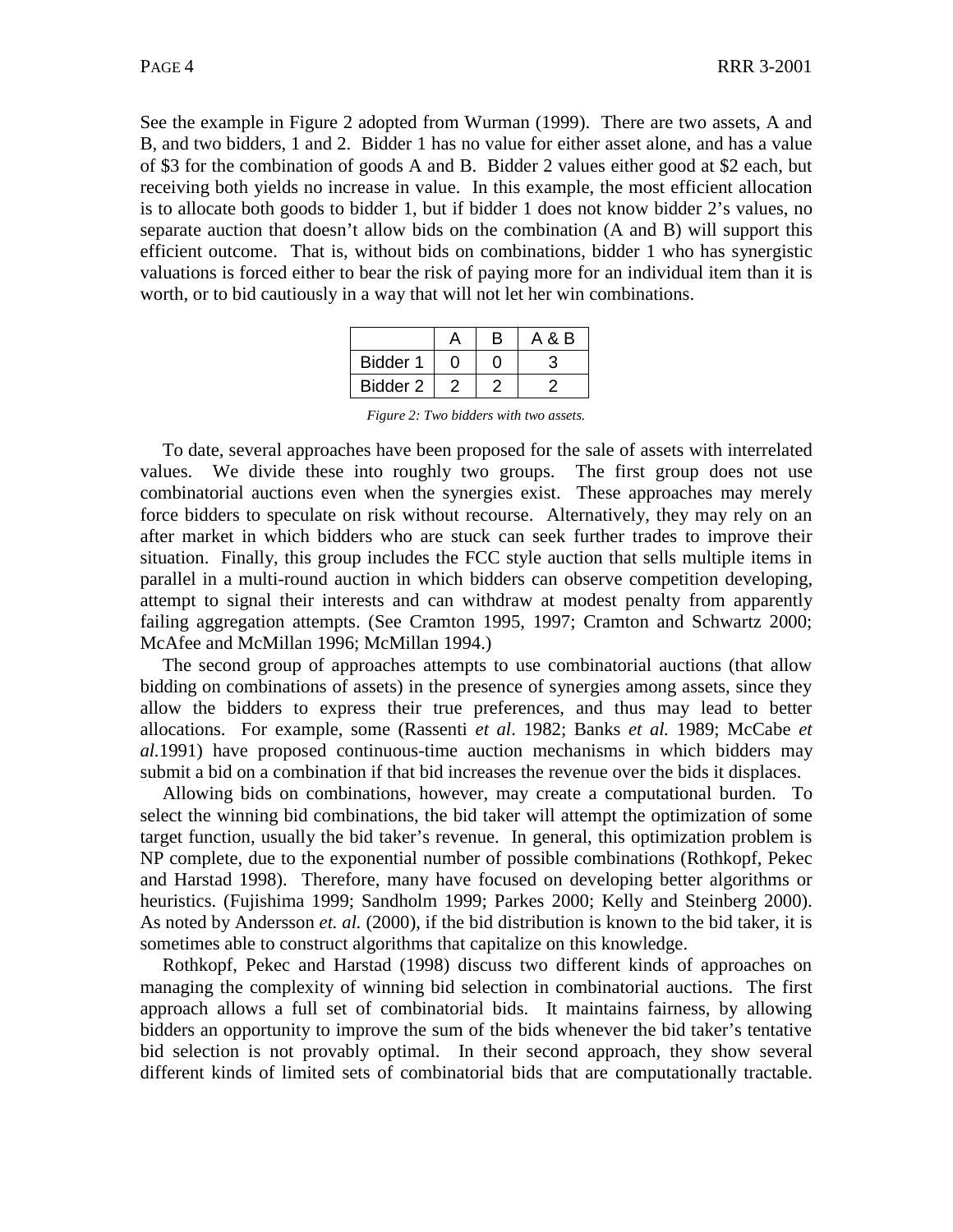For example, bids on any pair of items can be allocated as can bids for more than half of the items.

Our approach is related to their first group, as we allow a full set of combinatorial bids. However, we let the bidders assign priorities to various combinations and then use as many of these as is computationally possible (from the highest priority first) with the computational resources available.

# **3 THE FORMULATION AND THE ALGORITHM**

In most auctions, the bid taker will attempt to allocate goods among the bidders in a way that the final allocation maximizes his revenue. In this section, we formulate the bid taker's revenue-maximizing optimization problem, and describe our proposed algorithm in detail.

#### **3.1 FORMULATION OF THE OPTIMIZATION PROBLEM**

Let *G* denote the set of all individual goods being auctioned. Let  $C \subseteq G$  represent any possible combination of goods being auctioned (including the "combination" of a single item). Then, a bidder, *i*, can place a bid for combination *C*,  $b_i(C)$ . We let  $b'(C)$  be the highest bid for combination *C*. If there is no bid for *C*, we set  $b'(C) = 0$ . Note that the *b'(C)* are the only bids that can be included in the final revenue-maximizing outcome.

The bid taker's problem of finding a revenue-maximizing outcome is an integerprogramming problem that can be formulated as follows:

max  $\Sigma_c$  b'(C) x<sub>c</sub>

subject to the constraints

 $\forall C : x_C \in \{0, 1\}$  and  $\forall g \in G: \sum_{g \in C} x_C \leq 1$ .

The constraints require that in any outcome of an auction, the winning combinations must be disjoint since no single good can be sold more than once. More formally, let *O* denote the outcome of an auction, then

$$
\forall o^1, o^2 \ (\neq o^1) \text{ in } O, \ Co_1 \cap Co_2 = \varnothing.
$$

Finding an optimal outcome is a weighted set packing problem, which is NP-complete (Rothkopf, Pekec and Harstad 1998). Without any restriction, the number of allowable combinations can be  $(2^{|\mathcal{G}|} - 1)$ .

#### **3.2 ALGORITHM**

Figure 3 depicts the proposed algorithm. Suppose there are *n* goods,  $G_1$ , ...,  $G_n$ , and *m* bidders,  $b_1, \ldots, b_m$ . Each bidder *i* submits bids for single items *j*,  $b_i(G_i)$ . In addition, each bidder submits a priority list of combination and bid-price pairs. That is, bidder *i*'s *k*-th priority list,  $b[i]$ *.priority\_list[k]*, is the tuple,  $\langle C, b_i(C) \rangle$ .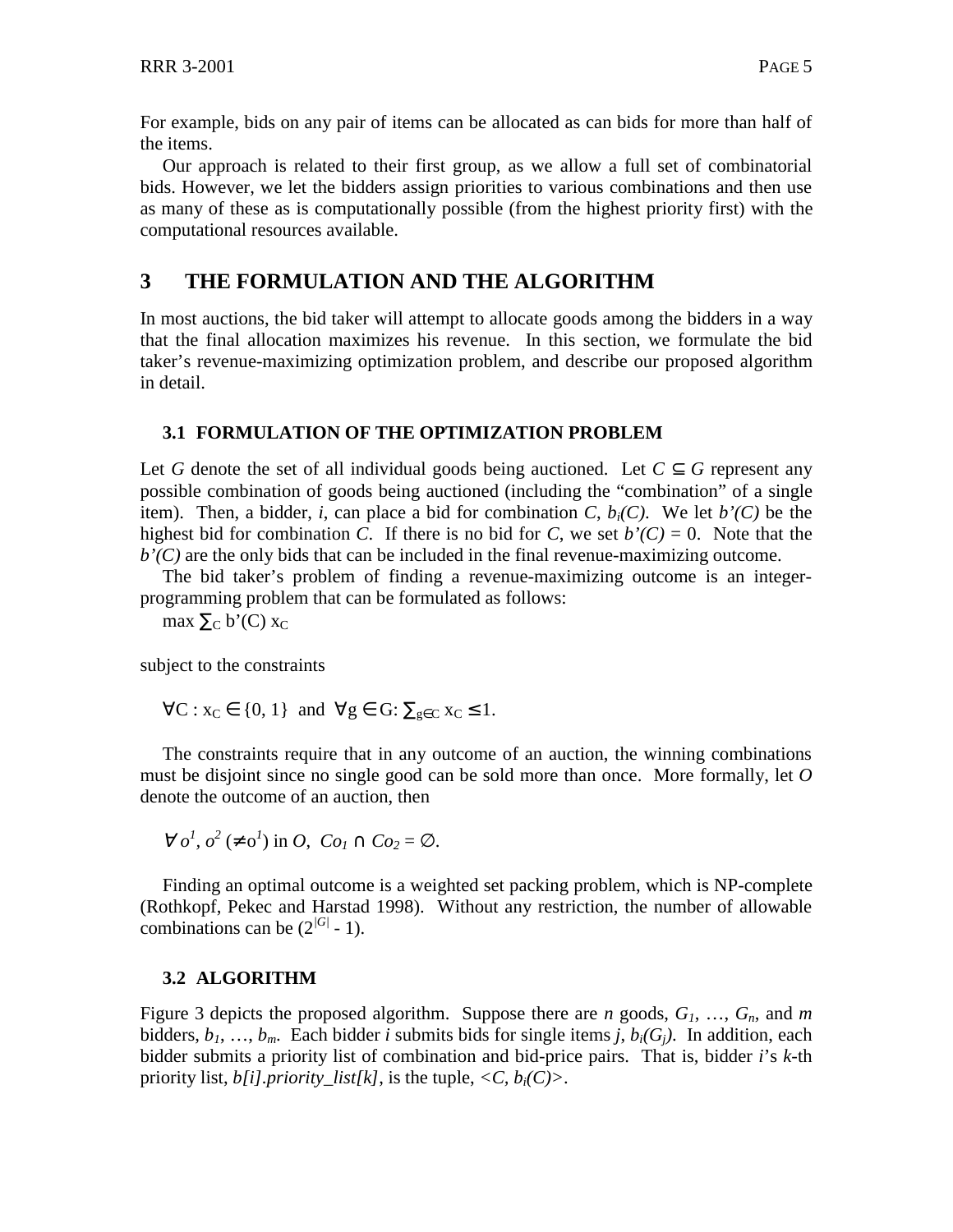At the first iteration, the allowable combinations are the bids on individual items with no other combination bids. Finding a revenue-maximizing allocation in this case is trivial. At the second iteration, the allowable combinations include the first combinations of every bidder's priority list (i.e., *B[i].priority\_list[1]* for all *i*) in addition to the singleton bids. At the third iteration, the second combinations of the priority list (i.e., *B[i].priority\_list[2]* for all *i*) are added to the previously allowable combinations. Of course, any bids that will never be part of an optimal outcome can be removed before solving the optimization problem. That is, only the highest bid for each allowable combination  $C$ ,  $b'(C)$ , is used as input.

At each iteration, the bid taker solves the optimization problem using the current allowable combinations as input. We use a general-purpose integer programming software, CPLEX 6.0, for the optimization. If the time limit is reached during the optimization, the algorithm returns the previous optimization result and terminates. The revenue of the optimization outcome of the current iteration cannot be lower than that of the previous one. Hence, the current outcome determines the tentatively winning allocations.

This iterative process continues until the bid taker has exhausted all the combinations, or the pre-defined time limit is reached. This iteration may seem wasteful, but the cost of it is rather small. Intuitively, the reason for this is that the number of combinations (the critical factor in determining the computational time) increases with iterations, so the early iterations do not matter much compared to the later ones. Of course, if the bid taker were able to estimate reliably the time needed to solve each level of iteration, he could start from a higher level that can be finished within the time limit instead of from the first-level. In general, however, iteration is preferred when such reliable estimation is not available.

We have several initial comments on this process. First, shifting the burden of determining allowable combinations to bidders maintains the appearance of fairness of the bid taker. Of course, the worst-case complexity of the algorithm is still exponential, and therefore the algorithm may terminate without using up all the combinations submitted, but making the bidders prioritize their combinations makes them focus on the combinations with the greatest economic importance. Thus, even if only a small fraction of the combinations of interest to a bidder is used, most of the value obtainable from the use of combinations may be achieved.

Second, we note that the categorization of classes of problems made by computational complexity theory is based upon worst-case assumptions about the amount of computation involved for any member of the class. In practice, many problems in classes with bad worst cases are solved easily. To the extent that this is true here, our approach takes full advantage of it.

Third, there have been great advances in the last few years in our ability to solve the computational problems involved. In addition to the development of special purpose algorithms (Fujishima 1999, Sandholm 1999), general purpose integer programming is much faster now than it was a few years ago (Hobbs *et al.* forthcoming, section 2).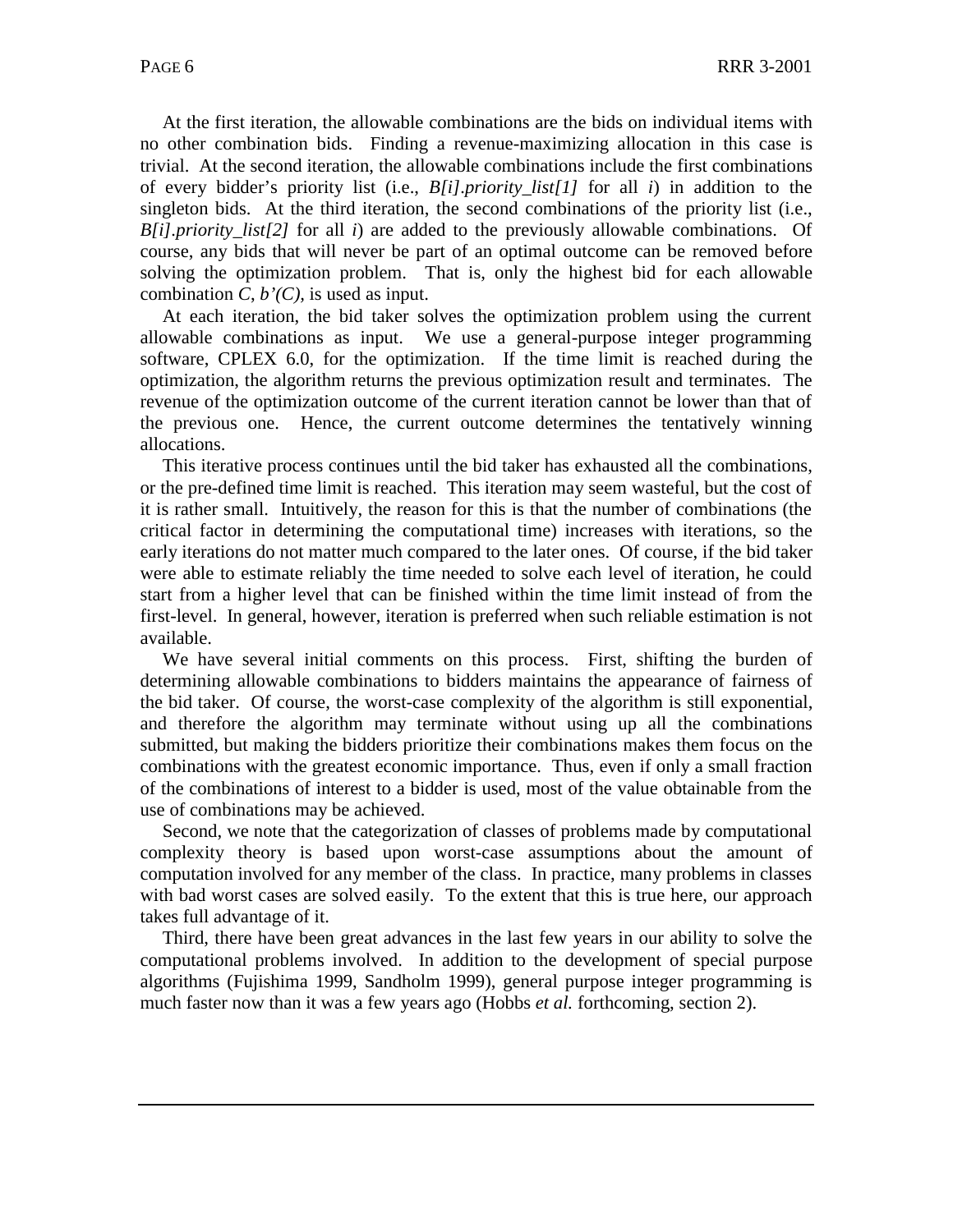```
Input: Bids from each bidder, i
       (1) singleton bids, b_i(G_j)(2) a priority list of combination and bid-price pairs, b[i].priority_list[k]
f \sim 1 flag will be set to 1 when time limit is reached
B \leftarrow \cup_i b_i(G_j)\frac{1}{10} Initialize input using singleton bids
Remove smaller bids from B // Only the highest bids remain from the input
O \leftarrow \{\};For (k=1; k<=MAX; k++) { \angle // MAX is the maximum length of the priority list
   {f}[flag, O<sub>B</sub>} \leftarrow CPLEX_MIP(B); // Solve the optimization problem
    if (flag ==1) return O; \frac{1}{10} if time limit is reached, return
    if (revenue(O<sub>B</sub>) > revenue(O)) 0 \leftarrow O_B; // See whether the new allocation is better
    B \leftarrow B \cup \cup_i b[i]. priority_list[k];
                                              \frac{1}{\sqrt{h}} Include the k-th priority list of all the bidders
    Remove smaller bids from B // Only the highest bids remain
}
```
return O;

*Figure 3: The Algorithm of the auction process.*

# **4 THE TESTS**

To test the effectiveness of our algorithm, we created several test problems, all of which are modeled roughly on the economics of the FCC spectrum auction. We now describe one of them in detail, and examine the test results.

#### **4.1 Problem Description**

The test problem is based upon a 12 by 15 rectangular region in which three bidders are competing for a single asset in each region, except for 27 of the regions in which one of the bidders already owns an asset. Thus, there are 180 assets, 27 of which are pre-owned by bidders, leaving 153 to be sold.

Bidders have different "raw" values for different regions and somewhat different amounts of synergy for neighboring assets. Figure 3 depicts the raw values for bidder A, bidder B, and bidder C, respectively. Note that the raw values for the assets the bidders already own are represented in bold, and that the X's indicate the assets that are not for sale because the other bidders already own them.

The test problem is made to resemble the characteristics of FCC spectrum licenses. As in FCC spectrum licenses, there exist synergies among groups of assets. The synergistic addition to value of an asset to a bidder is a multiple of the values of "neighboring" assets that the bidder owns. Neighboring assets are assets that are horizontally or vertically (but not diagonally) adjacent to the asset. We use synergy multiples of 0.4, 0.3, and 0.2 for bidders A, B, and C, respectively. For example, bidder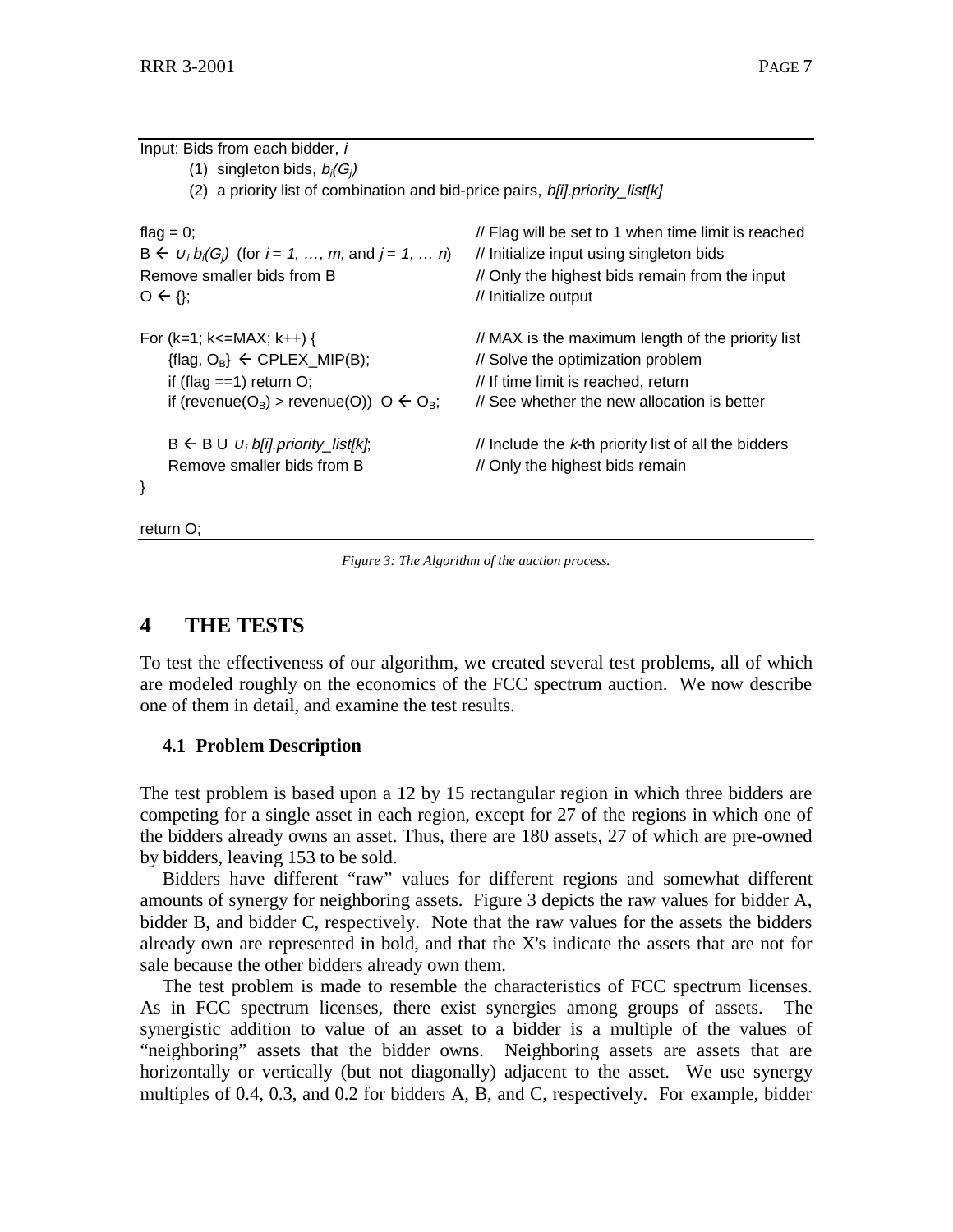A's value for asset (3,2) will be  $13 + 0.4 \times 21$  (since she already owns (3,1)) + 0.4 $\times$ 7 (if she wins  $(2,2)$ ) + 0.4×7 (if she wins  $(3,3)$ ) + 0.4×7 (if she wins  $(4,2)$ ). Thus, the test problem exhibits systematic economic synergies over the assets, as did the economics of the FCC spectrum auction.

#### **4.2 Bids**

First, we prepared our own set of bids for three bidders. We tried to make the bids as realistic as possible. First of all, when examining a bidder's strategy, we considered not just the *raw* value of assets, but groups of assets with the high *synergy*. We had the bidder try to assess its areas of competitive advantage and the size of that advantage but without assuming that bidders know each other's values very well. We also assumed that bidders were unsure how many combinations would get used by the bid taker's algorithm. Finally, we tried to pick bids in such a way that the bidder was balancing her uncertainty about the situation she faced against a desire not to drive up the price she paid by competing with herself.

All of the above provide a context in which bidders try to decide upon which combinations are important to them. In some cases, we made the bidder combine combinations that could have been bid separately in order to get higher priority for her combinations and to make these harder for the optimization to neglect. We prepared 15, 22, and 25 priority combinations for bidder A, B, and C, respectively. Then, we computed the value of each combination assuming that the bidder won nothing else. We used these values along with a sense of for which combinations the bidder had a competitive advantage to decide upon the bid prices.

In addition to preparing our own bids for the three bidders, we turned the test into a laboratory experiment. We requested several economists who had served as advisors to bidders in the FCC auctions for help in generating bids. Each of three bidders was given his own values and a rough idea of the situation faced by competitors (e.g., qualitative information about the competitors' raw values and about competitors' synergy multipliers). For reference, the letter sent to the bidders is shown in Appendix.

 Due to space limitations, we do not list individual bids in this paper, but it is noteworthy to mention some strategies, both professed and inferred, adopted by the outside bidders. Many bidders tried to avoid including in their combinations bids on assets contiguous to the existing bases of the other bidders. One bidder decided not to make serious individual bids, in order to add pressure on the system to select one of his combination bids. With no better idea of how different the competitors' valuations are from his own, this might be a reasonable bidding strategy. A bidder A (who has relatively large synergies), on the other hand, launched a preemptive strategy aimed at winning large packages. One of the concerns among bidders was how not to bid against themselves. One bidder told us that he did not bid on overlapping combinations. Another bidder told us that he made only trivial individual bids on the individual assets while setting higher target profit margins on the smallest packages for the same reason.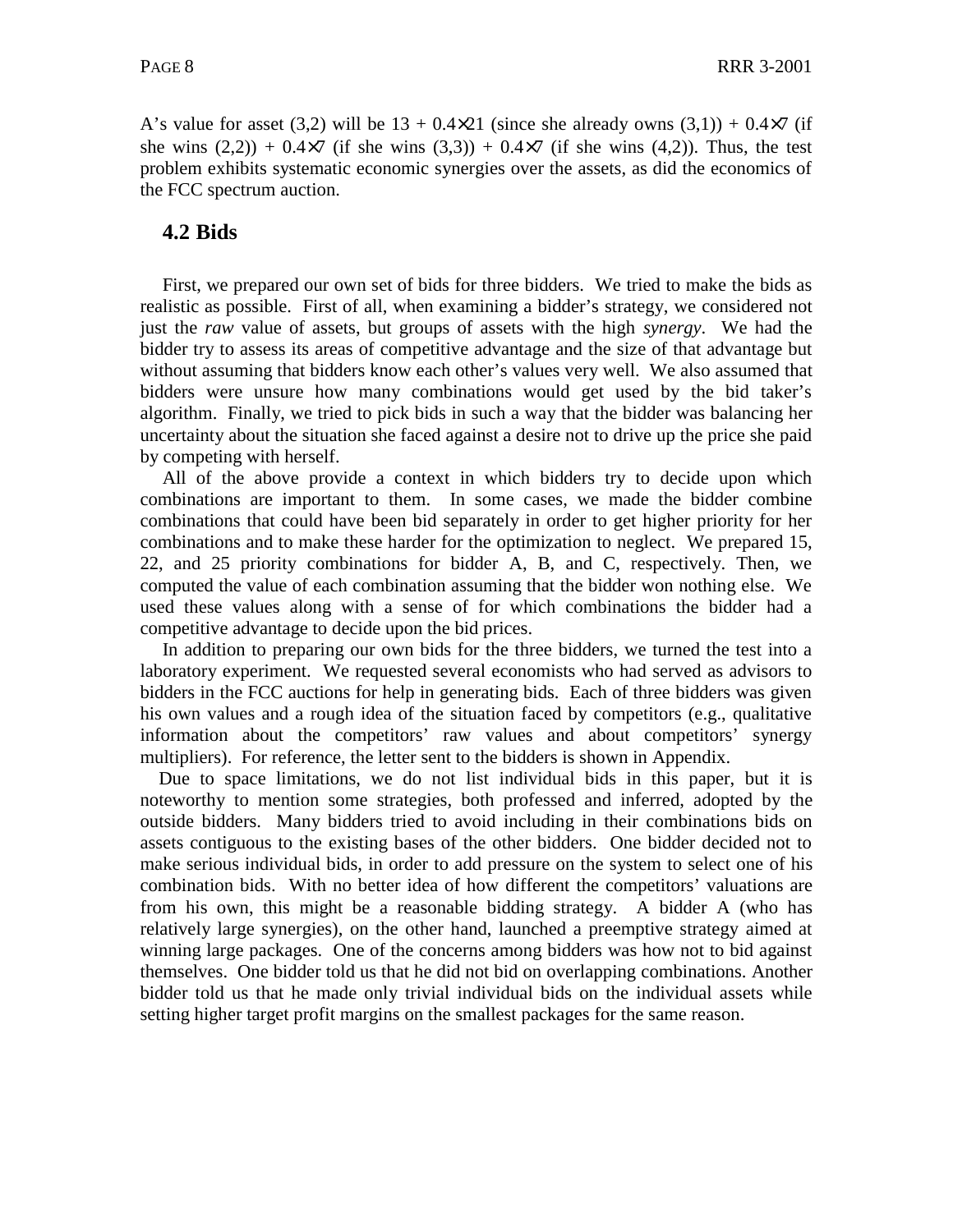| A  |    | 2  | 3 | 4 | 5  | 6  |    | 8 | 9 | 10 | 11 | 12 | 13 | 14  | 15  |
|----|----|----|---|---|----|----|----|---|---|----|----|----|----|-----|-----|
|    |    | 5  | 4 | 4 | 5  |    | 5  | 4 | 4 | 5  | 7  | 5  | 4  | 3.4 | 3   |
| 2  | 13 | 7  | x | 5 | 7  | 13 | 7  | X | 5 | 7  | 13 | 7  | X  | 4   | 3.4 |
| 3  | 21 | 13 | 7 | 7 | 13 | 21 | 13 | 7 | 7 | 13 | 21 | 13 | 7  | 5   | 4   |
| 4  | 13 | 7  | 5 | 4 | x  | 13 | 7  | 5 | 4 | X  | 13 | 7  | 5  | 4   | X   |
| 5  | 7  | 5  | 4 | 4 | 5  | 7  | 5  | 4 | 4 | 5  | 7  | 5  | 4  | 3.4 | 3   |
| 6  | 13 | 7  | x | 5 | 7  | 13 | 7  | x | 5 | 7  | 13 | 7  | x  | 4   | 3.4 |
| 7  | 21 | 13 | 7 | 7 | 13 | 21 | 13 | 7 | 7 | 13 | 21 | 13 | 7  | 5   | 4   |
| 8  | 13 | 7  | 5 | 5 | x  | 13 | 7  | 5 | 5 | X  | 13 | 7  | 5  | 4   | χ   |
| 9  | 7  | 5  | 4 | 4 | 5  | 7  | 5  | 4 | 4 | 5  | 7  | 5  | 4  | 3.4 | 3   |
| 10 | 13 | 7  | x | 5 | 7  | 13 | 7  | X | 5 | 7  | 13 | 7  | x  | 4   | 3.4 |
| 11 | 21 | 13 | 7 | 7 | 13 | 21 | 13 | 7 | 7 | 13 | 21 | 13 | 7  | 5   | 4   |
| 12 | 13 |    | 5 | 5 | x  | 13 | 7  | 5 | 5 | x  | 13 | 7  | 5  | 4   |     |

| в  |   | 2  | 3  | 4  | 5 | 6 | 7  | 8  | 9  | 10 | 11 | 12 | 13 | 14 | 15 |
|----|---|----|----|----|---|---|----|----|----|----|----|----|----|----|----|
| 1  | 6 | 8  | 14 | 8  | 6 | 6 | 8  | 14 | 8  | 6  | 6  | 8  | 14 | 8  | 6  |
| 2  | 8 | 14 | 22 | 14 | 8 | 8 | 14 | 22 | 14 | 8  | 8  | 14 | 22 | 14 | 8  |
| 3  | x | 8  | 14 | 8  | 6 | X | 8  | 14 | 8  | 6  | X  | 8  | 14 | 8  | 6  |
| 4  | 5 | 6  | 8  | 6  | X | 5 | 6  | 8  | 6  | X  | 5  | 6  | 8  | 6  | х  |
| 5  | 6 | 8  | 14 | 8  | 6 | 6 | 8  | 14 | 8  | 6  | 6  | 8  | 14 | 8  | 6  |
| 6  | 8 | 14 | 22 | 14 | 8 | 8 | 14 | 22 | 14 | 8  | 8  | 14 | 22 | 14 | 8  |
| 7  | x | 8  | 14 | 8  | 6 | X | 8  | 14 | 8  | 6  | X  | 8  | 14 | 8  | 6  |
| 8  | 5 | 6  | 8  | 6  | X | 5 | 6  | 8  | 6  | X  | 5  | 6  | 8  | 6  | x  |
| 9  | 6 | 8  | 14 | 8  | 6 | 6 | 8  | 14 | 8  | 6  | 6  | 8  | 14 | 8  | 6  |
| 10 | 8 | 14 | 22 | 14 | 8 | 8 | 14 | 22 | 14 | 8  | 8  | 14 | 22 | 14 | 8  |
| 11 | x | 8  | 14 | 8  | 6 | x | 8  | 14 | 8  | 6  | X  | 8  | 14 | 8  | 6  |
| 12 | 5 | 6  | 8  | 6  | X | 5 | 6  | 8  | 6  | X  | 5  | 6  | 8  | 6  |    |

*(a) Raw values for bidder A.*

#### *(b) Raw values for bidder B.*

| C              |                | 2   | 3   | 4  | 5  | 6  |     | 8   | 9  | 10 | 11 | 12  | 13  | 14 | 15 |
|----------------|----------------|-----|-----|----|----|----|-----|-----|----|----|----|-----|-----|----|----|
| 1              | 5.7            | 6   | 6.4 | 7  | 8  | 7  | 6.4 | 6.4 | 7  | 8  | 7  | 6.4 | 6.4 | 7  | 8  |
| 2              | 6              | 6.4 | x   | 8  | 10 | 8  | 7   | x   | 8  | 10 | 8  | 7   | x   | 8  | 10 |
| 3              | X              | 7   | 8   | 10 | 16 | X  | 8   | 8   | 10 | 16 | x  | 8   | 8   | 10 | 16 |
| 4              | 7              | 8   | 10  | 16 | 24 | 16 | 10  | 10  | 16 | 24 | 16 | 10  | 10  | 16 | 24 |
| 5              | 6.4            | 7   | 8   | 10 | 16 | 10 | 8   | 6.4 | 10 | 16 | 10 | 8   | 6.4 | 10 | 16 |
| 6              | 6              | 6.4 | x   | 8  | 10 | 8  | 7   | x   | 8  | 10 | 8  | 7   | x   | 8  | 10 |
| $\overline{7}$ | X              | 7   | 8   | 10 | 16 | X  | 8   | 8   | 10 | 16 | x  | 8   | 8   | 10 | 16 |
| 8              | $\overline{7}$ | 8   | 10  | 16 | 24 | 16 | 10  | 10  | 16 | 24 | 16 | 10  | 10  | 16 | 24 |
| 9              | 6.4            | 7   | 8   | 10 | 16 | 10 | 8   | 6.4 | 10 | 16 | 10 | 8   | 6.4 | 10 | 16 |
| 10             | 6              | 6.4 | x   | 8  | 10 | 8  | 7   | X   | 8  | 10 | 8  | 7   | X   | 8  | 10 |
| 11             | X              | 7   | 8   | 10 | 16 | X  | 8   | 8   | 10 | 16 | x  | 8   | 8   | 10 | 16 |
| 12             | 7              | 8   | 10  | 16 | 24 | 16 | 10  | 10  | 16 | 24 | 16 | 10  | 10  | 16 | 24 |
|                |                |     |     |    |    |    |     |     |    |    |    |     |     |    |    |

*(c) Raw values for bidder C.*

| Figure 4: Raw values of the three bidders. |  |  |  |  |
|--------------------------------------------|--|--|--|--|
|--------------------------------------------|--|--|--|--|

One possible strategy discussed informally (but not used by any of the bidders involved in the test) is to attempt to impede one's competition by bidding on additional combinations that would be computationally difficult (after the bidder uses up all the priorities she needs). However, it might be hard for a bidder to do this without putting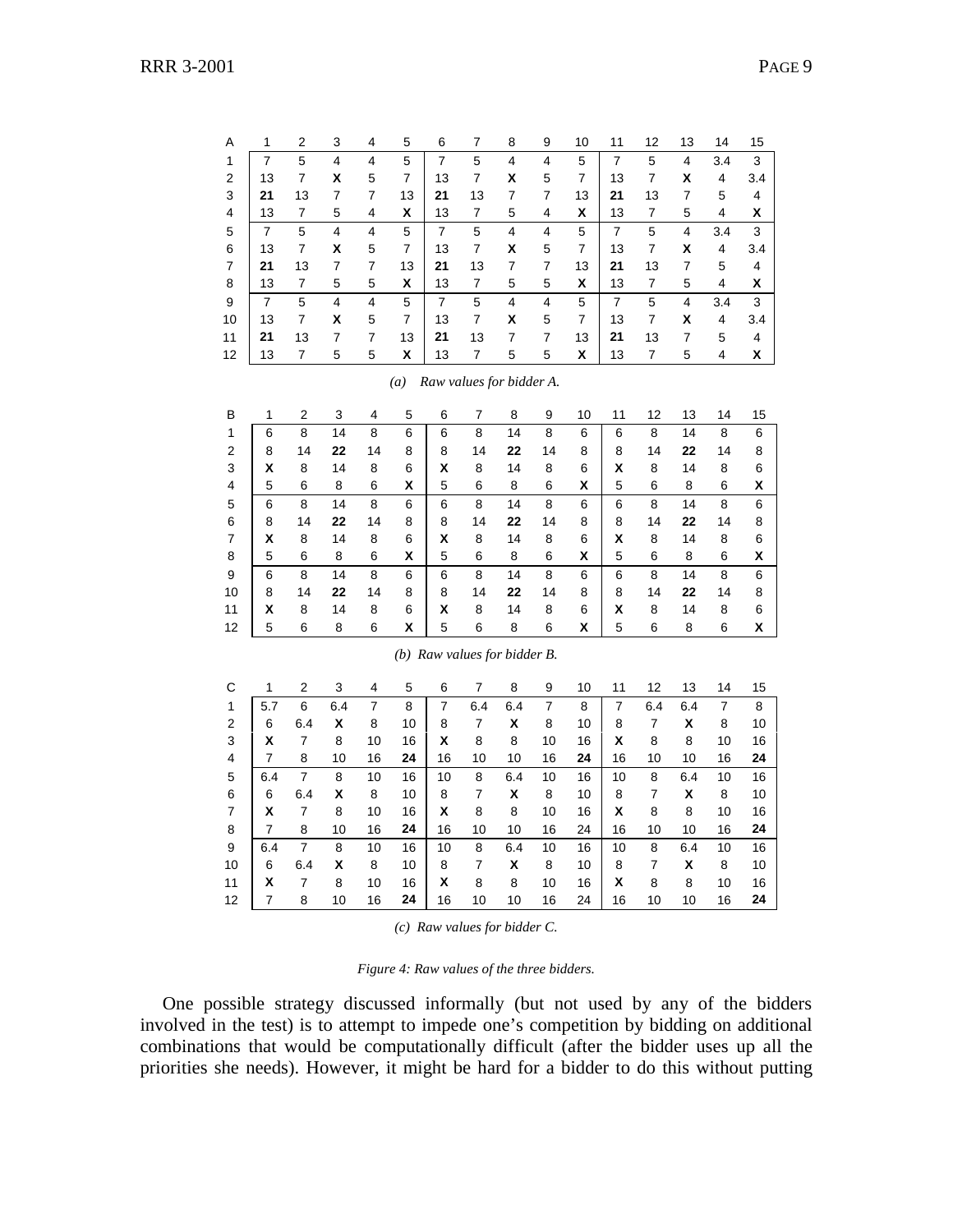herself at the risk of winning something she does not want, since branch and bound should not be troubled by a noncompetitive bid.

The number of combinations submitted by the bidders is shown in Figure 5. Including our own sets of bids, we have three bidder As, two bidder Bs, and two bidder Cs. Using all possible combinations of these results in twelve test cases.

| <b>Bidders</b> | Number of Priority Combos |
|----------------|---------------------------|
| A1             | 16                        |
| A2             |                           |
| A3             | 5                         |
| Β1             | 22                        |
| <b>B2</b>      | 42                        |
| C <sub>1</sub> | 25                        |
| C2             | 16                        |

*Figure 5: Bidders and the number of combination bids submitted.*

#### **4.3 Experimental Results**

Our primary concern is the speed of the algorithm. The entire process of selecting the winning combination, which involves the solution of up to 42 integer-programming problems, was always completed in less than 26.7 CPU seconds. This result was obtained on 40 MHz Sun Sparc 1000 machine with CPLEX 6.0, so we expect significantly shorter CPU times when using faster machines with CPLEX 6.5 or 7.0. Figure 6 gives the test results.

| Test | Bidder | <b>Bidder</b>  |                | <b>Bidder Revenue</b> | Needed | A's   | B's   | C's   | Total | A's    | B's           | C's | Total  | CPU  |
|------|--------|----------------|----------------|-----------------------|--------|-------|-------|-------|-------|--------|---------------|-----|--------|------|
|      | A      | B              | C              |                       | level  | Value | Value | Value | Value | Profit | Profit Profit |     | Profit | time |
|      | A1     | B1             | C1             | 2697                  | 1      | 1714  | 1345  | 1036  | 4095  | 601    | 364           | 430 | 1395   | 12.8 |
| 2    | A1     | B1             | C2             | 2579                  |        | 1802  | 1374  | 872   | 4048  | 620    | 382           | 466 | 1468   | 10.5 |
| 3    | A1     | B2             | C1             | 2603                  | 12     | 2018  | 1160  | 899   | 4077  | 696    | 396           | 380 | 1472   | 23.4 |
| 4    | A1     | B2             | C2             | 2505                  | 13     | 2018  | 1189  | 872   | 4079  | 696    | 411           | 466 | 1573   | 23   |
| 5    | A2     | B1             | C1             | 2725                  | 21     | 667   | 1535  | 1745  | 3947  | 428    | 395           | 400 | 1223   | 15.6 |
| 6    | A2     | B1             | C <sub>2</sub> | 2530                  | 1      | 3166  | 198   | 216   | 3580  | 636    | 198           | 216 | 1050   | 12.1 |
| 7    | A2     | B2             | C1             | 2698                  | 12     | 2120  | 1102  | 873   | 4095  | 636    | 376           | 385 | 1397   | 26.7 |
| 8    | A2     | B <sub>2</sub> | C <sub>2</sub> | 2530                  | 1      | 3166  | 198   | 216   | 3580  | 636    | 198           | 216 | 1050   | 23   |
| 9    | A3     | B1             | C <sub>1</sub> | 2991                  | 7      | 943   | 1345  | 1736  | 4024  | 267    | 364           | 400 | 1031   | 14.1 |
| 10   | A3     | B <sub>1</sub> | C2             | 2706                  | 6      | 1532  | 1730  | 872   | 4134  | 353    | 609           | 466 | 1428   | 10.4 |
| 11   | A3     | <b>B2</b>      | C1             | 3014                  | 24     | 1664  | 953   | 1413  | 4030  | 345    | 311           | 359 | 1015   | 23.6 |
| 12   | A3     | B2             | C2             | 2724                  | 14     | 1824  | 1082  | 1106  | 4012  | 361    | 382           | 545 | 1288   | 22.9 |

*Figure 6: Test results without time limit.*

 $\overline{a}$ 

 $<sup>1</sup>$  The lowest priority level at which the maximum revenue is achieved.</sup>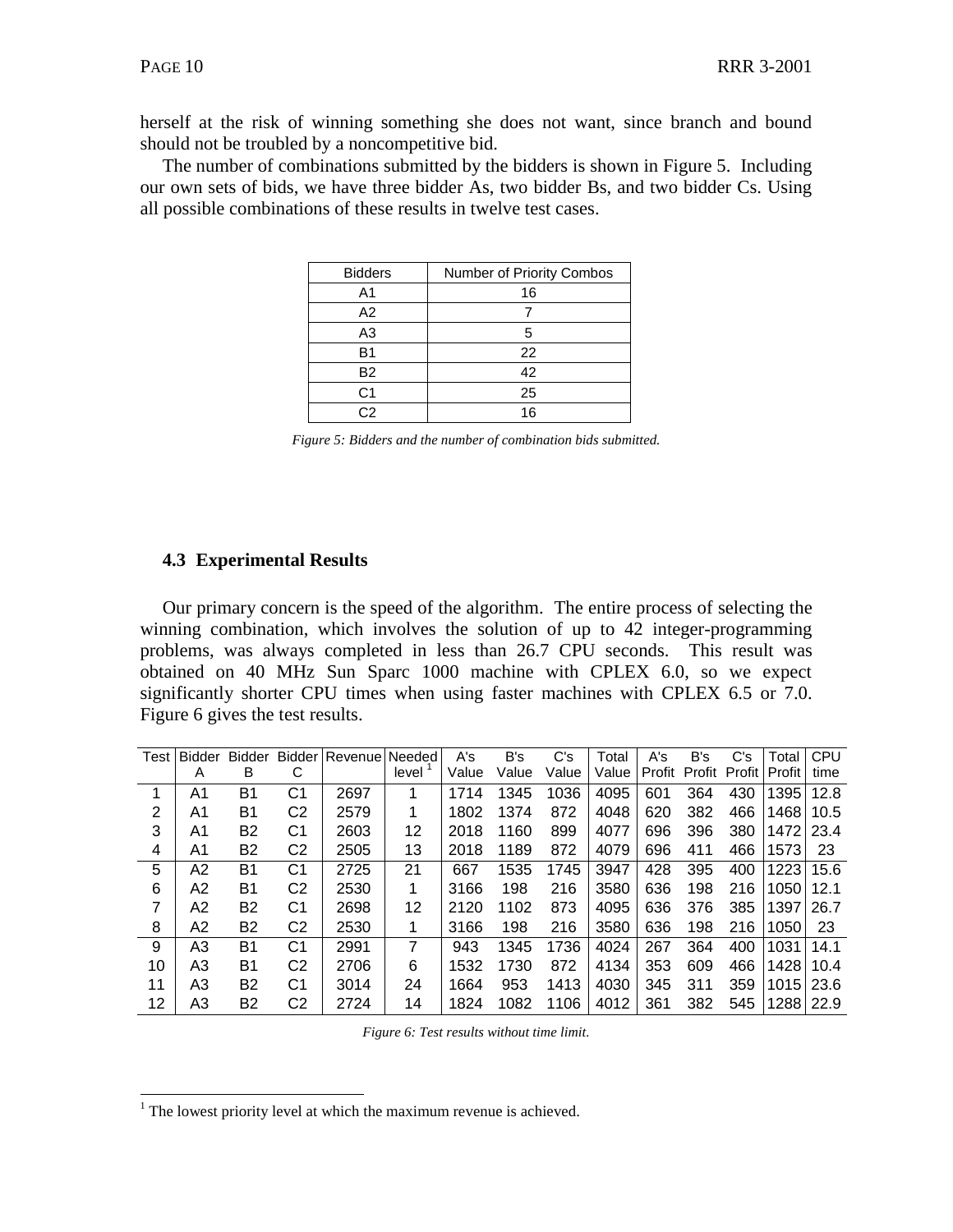The 'needed level' in Figure 6 represents the lowest priority level at which the winning allocation is found. We note that the ultimate winning allocation is often found at an early iteration. In four cases, it is found at the very first priority combination.

As a result, the overall efficiency (in terms of both revenue and value) does not decrease much even when the time limit is intentionally set very short. When limiting the calculation time to 10 seconds, we achieve the same results in 10 out of 12 cases, as shown in Figure 7. Even in the two cases (case 5 and case 11) in which the winning allocations are different, the revenues lost due to the time limit are relatively small. The extra revenue without time limit for case 5 is 28 (a 1.04% improvement), and for case 11 is 176 (a 6.20% improvement). In terms of allocation efficiency, the extra value without a time limit is even smaller. The "extra" value without a time limit for case 5 is -36 (-0.90%), and for case 11 is 10 (0.25%). We believe that making bidders prioritize their bids assures that all of the economically important combinations will be considered first.

| Test           | Bidder<br>A | в         | С  | Bidder Bidder Revenue | Priority<br>level | A's<br>Value | B's<br>Value | C's<br>Value     | Total<br>Value | A's | B's | C's<br>Profit Profit Profit Profit level <sup>2</sup> | Total    | Max | Time<br>limit <sup>3</sup> |
|----------------|-------------|-----------|----|-----------------------|-------------------|--------------|--------------|------------------|----------------|-----|-----|-------------------------------------------------------|----------|-----|----------------------------|
|                |             |           |    |                       |                   |              |              |                  |                |     |     |                                                       |          |     | Е                          |
| $\overline{2}$ |             |           |    |                       |                   |              |              |                  |                |     |     |                                                       |          |     |                            |
| 3              |             |           |    |                       |                   |              |              | Same as Figure 6 |                |     |     |                                                       |          |     | E                          |
| 4              |             |           |    |                       |                   |              |              |                  |                |     |     |                                                       |          |     | E                          |
| 5              | A2          | B1        | C1 | 2697                  | 17                | 1000         | 1151         | 1832             | 3983           | 465 | 377 | 443                                                   | 1285     | 17  | Е                          |
| 6              |             |           |    |                       | Е                 |              |              |                  |                |     |     |                                                       |          |     |                            |
| $\overline{7}$ |             |           |    |                       |                   |              |              |                  |                |     |     |                                                       |          |     | E                          |
| 8              |             |           |    |                       |                   |              |              | Same as Figure 6 |                |     |     |                                                       |          |     | E                          |
| 9              |             |           |    |                       |                   |              |              |                  |                |     |     |                                                       |          |     | E                          |
| 10             |             |           |    |                       |                   |              |              |                  |                |     |     |                                                       |          |     | Е                          |
| 11             | A3          | <b>B2</b> | C1 | 2838                  | 21                | 1824         | 1102         | 1094             | 4020           | 361 | 376 |                                                       | 445 1182 | 21  | E                          |
| 12             |             |           |    | E<br>Same as Figure 6 |                   |              |              |                  |                |     |     |                                                       |          |     |                            |

*Figure 7: Test results with a 10-second time limit.*

<sup>&</sup>lt;sup>2</sup> The priority level used in optimization before the time limit.

 $3 \text{ E}$  means the time limit has reached before exhausting all the priority combinations. C means completed before the time limit.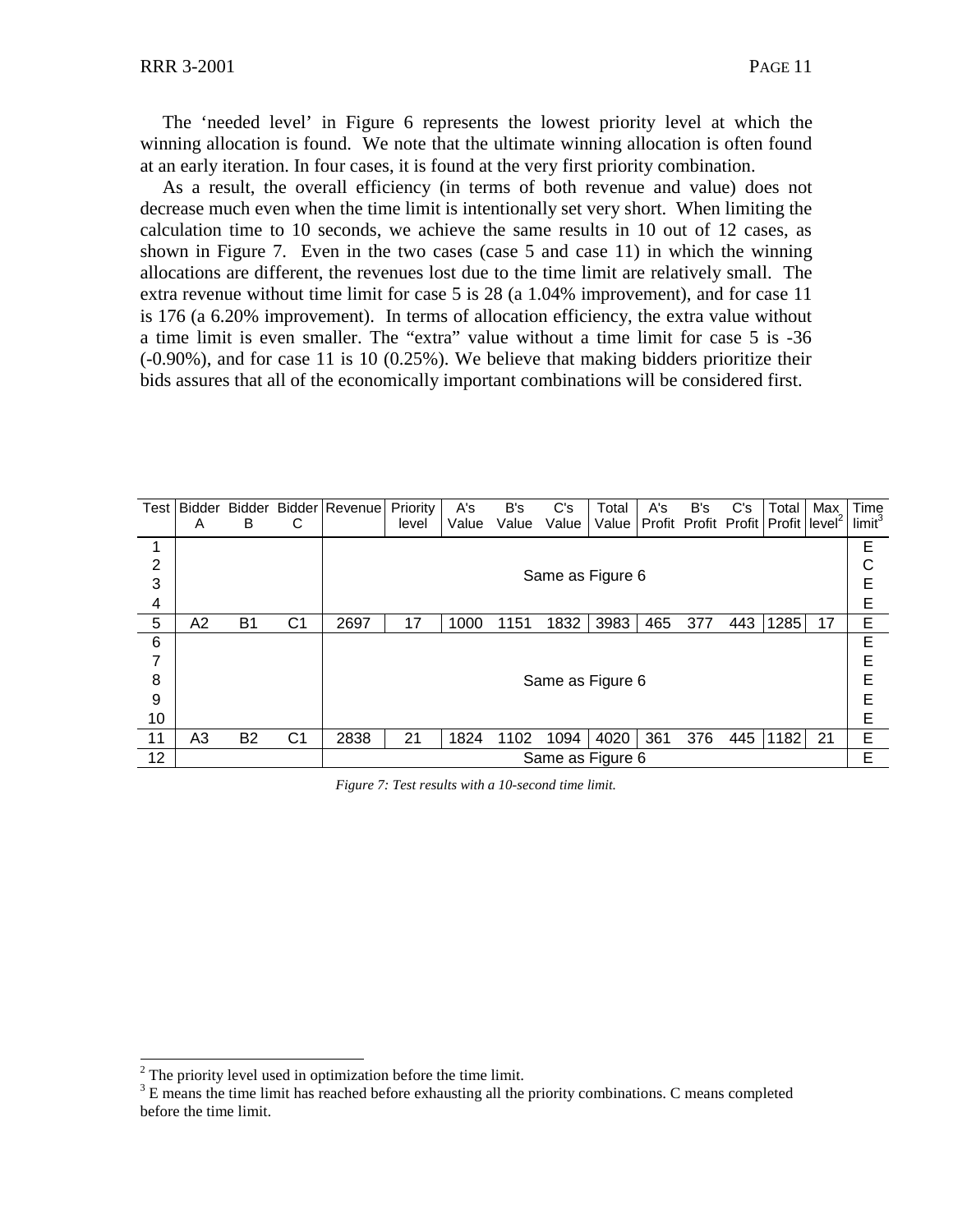Some observations can be made for each individual test. The revenue of the bid taker never decreases throughout iterations, as illustrated in Figure 8. This is to be expected as, at each iteration, the bid taker adds more combinations to the input without removing any. As a result, the revenue of the new outcome with the additional combinations must be at least as good as revenue of the previous outcome. We also note that although the total value does not necessarily increase throughout the iteration, at least one bidder's value does.

| Round        | Revenue | l A's value |        |        |        | B's Value C's Value Total value Total Profit |
|--------------|---------|-------------|--------|--------|--------|----------------------------------------------|
| 0            | 2445.7  | 1112.8      | 1260.4 | 1497.3 | 3870.5 | 1424.8                                       |
|              | 2794.0  | 808.6       | 1260.4 | 1894.0 | 3963.0 | 1169.0                                       |
| $\mathbf{2}$ | 2873.8  | 838.6       | 1345.2 | 1813.2 | 3997.0 | 1123.2                                       |
| 7            | 2991.7  | 943.8       | 1345.2 | 1736.4 | 4025.4 | 1033.7                                       |

*Figure 8: The intermediate outcomes of test case 9.*

Figure 9 depicts the final allocation of test case 9. As expected, the bidders receive the assets near to their pre-owned assets. Comparing it with the (seemingly) optimal allocation in Figure 10, we can see that bidder B and, especially, bidder A have allowed bidder C to win more than is optimal. As Figure 6 shows, bidder A3's strategy which is used in case 9 was generally less profitable than the other two A bidders' strategies.

|    |   |   | 3 | 4 | 5 | 6 |   | 8 | 9           | 10 |   | 12 | 13 | 14 | 15 |
|----|---|---|---|---|---|---|---|---|-------------|----|---|----|----|----|----|
|    | А | B | B | B | Α | A | B | B | в           | Α  | A | B  | B  | B  | C  |
| 2  | Α | В | B | B | Α | A | В | B | B           | Α  | Α | B  | B  | B  | C  |
| 3  | Α | A | B | С | С | A | Α | B | С           | C  | Α | A  | В  | C  | С  |
| 4  | Α | A | С | С | С | С | С | C | С           | C  | С | С  | C  | С  |    |
| 5  | Α | B | B | С | С | C | B | B | С           | С  | С | B  | B  | С  | C  |
| 6  | A | В | B | B | C | Α | B | B | B           | C  | Α | B  | B  | B  | C  |
| 7  | Α | Α | B | C | С | A | Α | B | $\mathsf C$ | С  | Α | Α  | В  | С  | С  |
| 8  | Α | A | С | С | С | С | С | C | С           | С  | С | С  | С  | С  |    |
| 9  | A | B | B | С | C | С | B | B | С           | C  | С | B  | B  | С  | C  |
| 10 | Α | В | B | в | C | Α | B | B | B           | C  | Α | B  | В  | B  | C  |
| 11 | Α | A | B | C | С | A | A | B | C           | С  | Α | A  | В  | C  |    |
| 12 | Α | C | C | C | C | C | C | C | C           | C  | C | C  | C  | C  |    |

*Figure 9: The winning combination of test case 9.*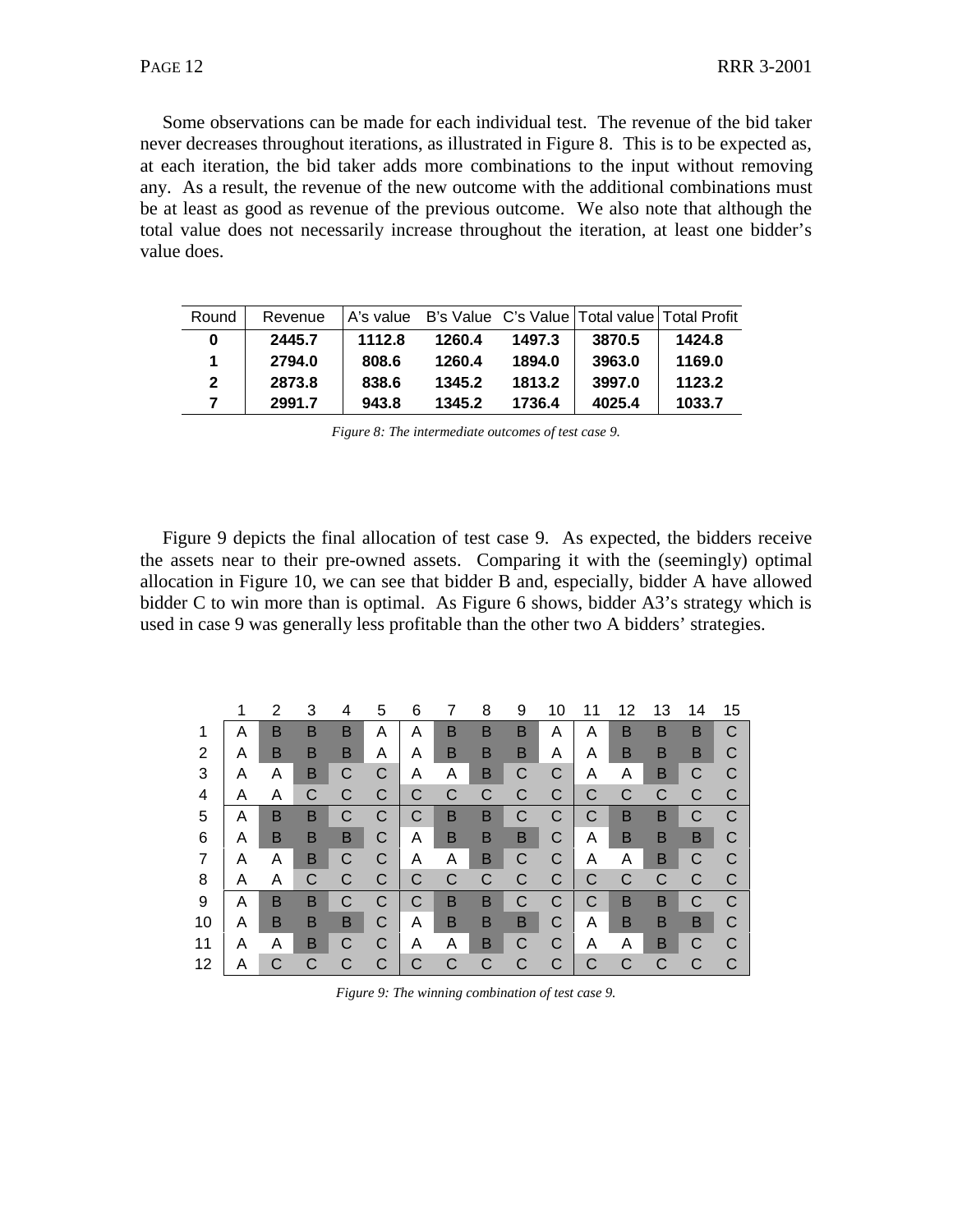In a smaller yet similar test problem with only 17 assets (not shown in this paper), we were able to find the optimal allocation for the case where the bidders bid their true valuations on all the possible combinations, and compare the optimal allocation with the test results. However, we were not able to find the optimal allocation for the test problem with 153 assets. Instead, we tried to find a seemingly optimal allocation. We did this by making the bidders bid the true synergistic values of the combinations of assets nearest to the pre-owned asset, and incrementally adding more assets to the combination. We took care to make sure the combinations from bidders do not overlap each other. Figure 10 depicts this seemingly optimal allocation. Its total value is 4162.4.

Comparing it with the total values achieved by the experiments shown in Figure 6 suggests that there is some room for improvement. The total value achieved ranges from 87% to 99% of the seemingly optimal total value, with a median of 97%. However, comparing this with the other tests is not completely fair or realistic because the bidders are concerned about maximizing profits rather than achieving the maximum total value. Since with three bidders whose interests only partially conflict with each other, there is no reason to expect that an equilibrium set of bids would lead to the maximum efficiency.

|    |   | 2 | 3 | 4 | 5 | 6 |   | 8 | 9 | 10 |   |   | 13 | 14 | 15 |
|----|---|---|---|---|---|---|---|---|---|----|---|---|----|----|----|
| 1  | Α | B | В | В | Α | A | B | В | B | A  | Α | В | B  | B  | С  |
| 2  | A | B | в | B | A | A | B | в | B | A  | Α | B | в  | B  |    |
| 3  |   | Α | B | B | Α | A | A | B | B | A  | A | Α | В  | С  |    |
| 4  | Α | Α | B | С | С | Α | Α | B | С | С  | Α | Α | С  | С  | С  |
| 5  | A | B | B | С | С | A | B | B | С | C  | Α | B | в  | С  | C  |
| 6  | Α | B | в | B | A | A | B | В | B | A  | Α | В | в  | B  | С  |
| 7  | А | A | B | B | A | A | A | B | B | A  | А | Α | B  | С  | С  |
| 8  | Α | A | B | С | С | A | A | B | С | С  | Α | Α | B  | С  |    |
| 9  | A | в | B | С | С | A | B | B | С | С  | Α | B | B  | С  | C  |
| 10 | A | B | в | B | A | A | B | в | B | A  | Α | В | в  | B  |    |
| 11 | Α | Α | B | B | A | A | Α | B | B | A  | A | Α | В  | С  |    |
| 12 | A | Α | С | С | С | A | Α | C | C | С  | Α | Α | С  | C  | C  |

*Figure 10: The seemingly-optimal allocation.*

Note that a wide variety of allocations give values within a few percent of the seemingly optimal. For example, see Figure 11 which shows the allocation in test case 11. This case achieves 97% of the seemingly optimal value.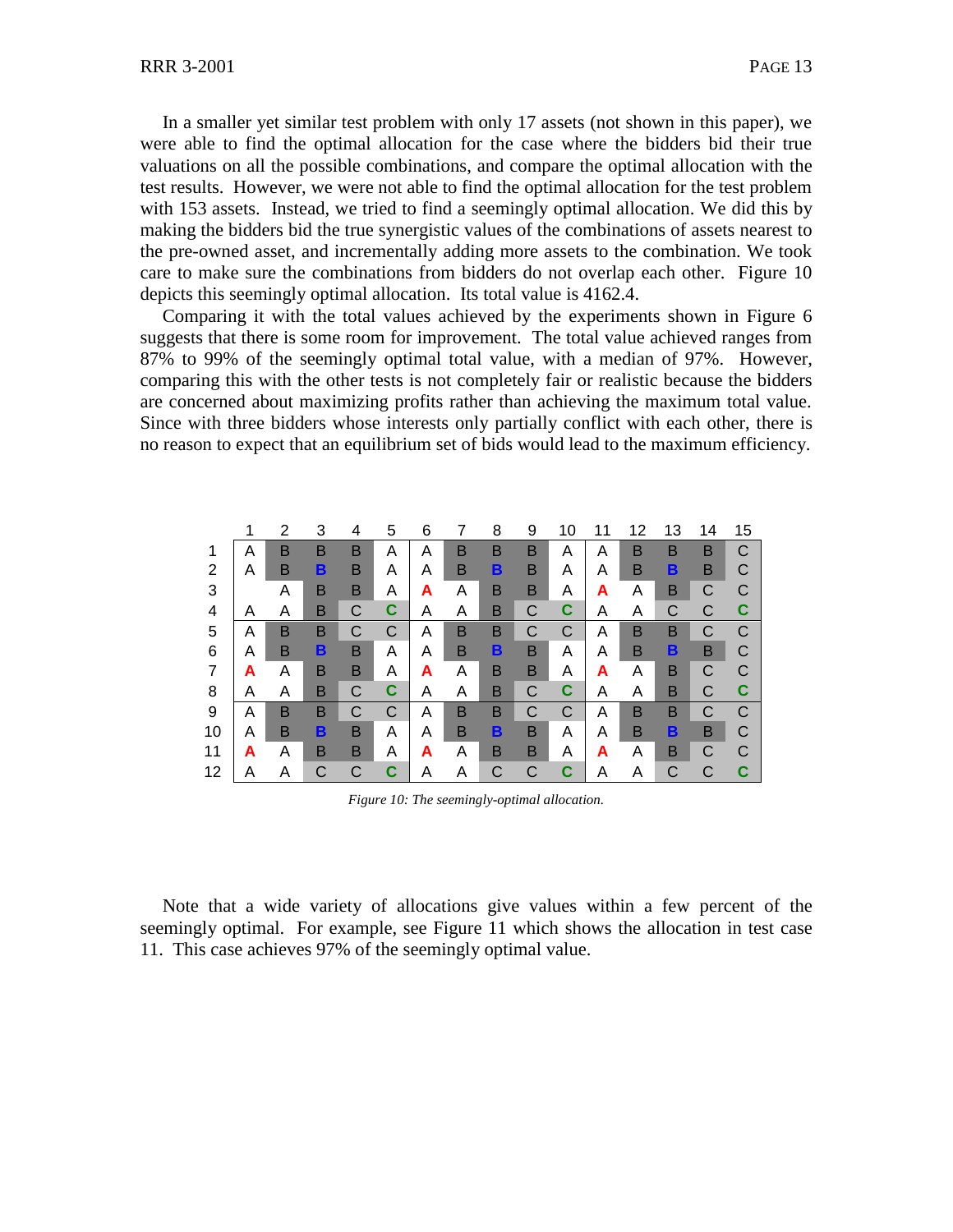|                |   | 2 | 3 | 4 | 5 | 6 |   | 8 | 9 |   |   |   | 13 |   | 15 |
|----------------|---|---|---|---|---|---|---|---|---|---|---|---|----|---|----|
| 1              | Α | A | B | B |   | Α | A | B | B | С | А | Α | B  | B | C  |
| $\overline{2}$ | Α | A | В | B | С | A | Α | В | B | С | Α | A | в  | B |    |
| 3              | Α | Α | B | С | С | A | Α | B | C | C | A | A | B  | C | С  |
| 4              | Α | Α | B | С | С | A | Α | B | С | С | Α | A | B  | С | С  |
| 5              | A | Α | B | С | C | A | A | B | С | C | Α | Α | B  | С | C  |
| 6              | Α | Α | в | С | С | A | Α | в | С | С | A | A | в  | С |    |
| 7              | Α | Α | B | С | C | А | Α | B | С | C | A | Α | B  | С |    |
| 8              | A | Α | B | С | С | Α | Α | B | С | С | A | A | B  | С | С  |
| 9              | Α | Α | B | С | С | A | A | B | C | С | Α | Α | B  | C | C  |
| 10             | Α | Α | в | С | С | A | A | в | С | С | Α | A | в  | С | С  |
| 11             | Α | Α | B | С | С | A | Α | B | С | C | A | A | B  | С | С  |
| 12             | Α | Α | B |   | С | Α | Α | B |   |   | Α | Α | в  |   |    |

*Figure 11: The final allocation of test case 11.*

### **5 DISCUSSION**

Determining the winning allocation in combinatorial auctions is NP-complete, so it is not surprising that bid takers fear the worst-case scenario of not being able to determine the winners. A possible solution to the computational intractability is to limit the allowable combinations, but this may create a politically-charged problem of deciding which combinations should be allowed in the face of bidders with preferences for different combinations. Therefore, a bid taker who wants to appear fair<sup>4</sup> may avoid combinatorial auctions.

In comparison, our algorithm lets the bid taker be neutral; he does not have to make any decision on which combinations to allow. That decision is made by the bidders, each of whom knows her own preference. By delegating the decision on allowable combinations to bidders, the bid taker makes the auction fair to everyone.

Our auction algorithm, an anytime algorithm with general-purpose optimization software (CPLEX), performs very well. Under the realistic collection of bids (prepared by human participants), the computation time has not been an issue. Furthermore, the bidders were able to create their bids given realistic qualitative information about the other bidders. Thus, there is a significant class of situations for which computational complexity is not a bar to combinatorial auctions.

Bidding strategies under our auction mechanism need study. Such study will help to fine tune the bid distributions used in the experiments; realistic bid distributions should be based on not only the characteristics of the goods being sold but also some reasonable profit-seeking strategies. More importantly, a bidder who participated in our experiment

<sup>&</sup>lt;sup>4</sup> Note that this may well be a matter of appearance only. The choice of no combinations can favor some bidders over others.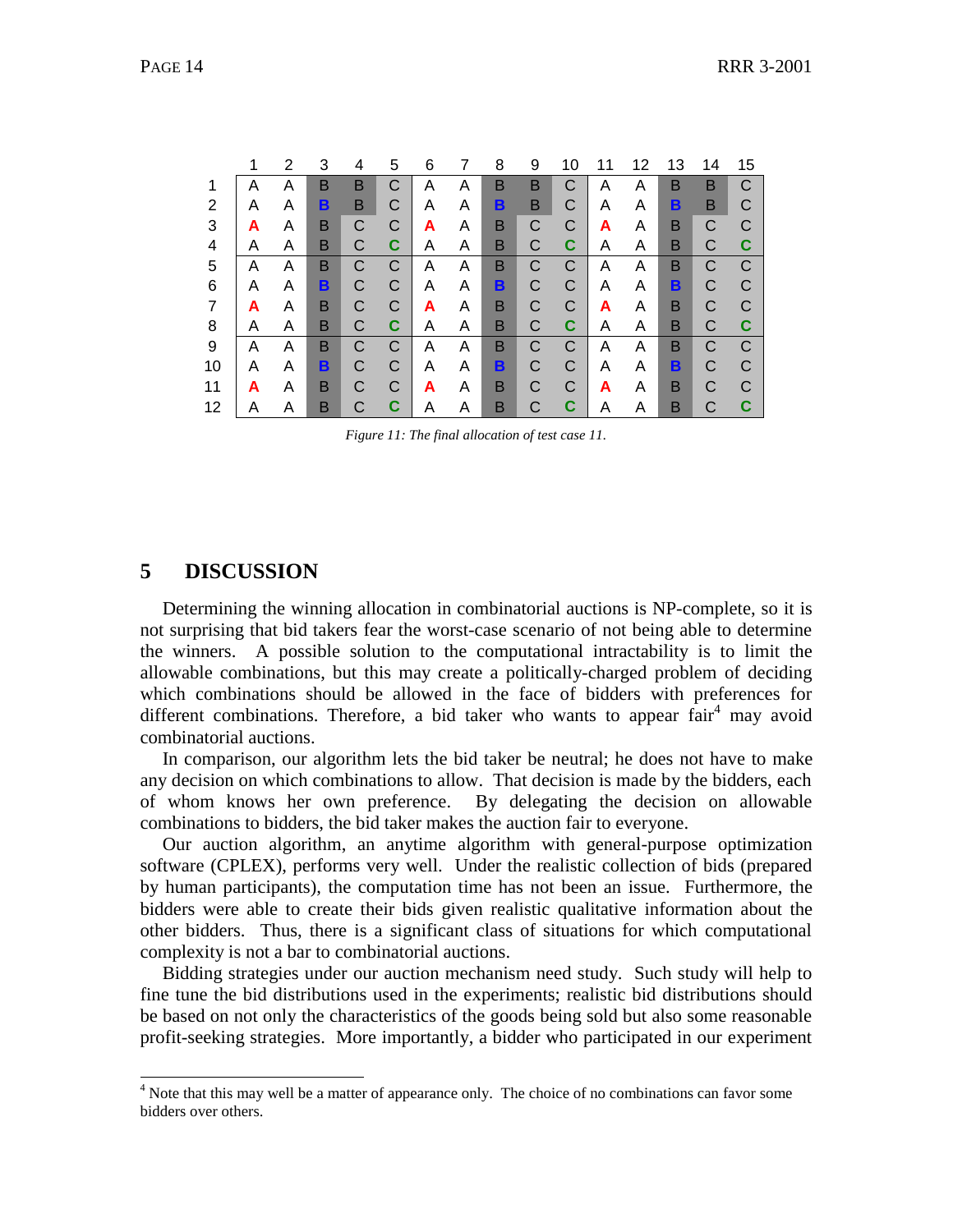voiced concern about competing against himself when creating a priority list of combinations. Investigation is needed into the extent to which this is a problem and the extent to which bidders can avoid it.

The auction design we have considered is a one-time sealed bid auction. If it appears that the auction might lead to an inefficient allocation of items because bidders are too unsure of competitive values and aggressiveness to bid effectively (which is a potential problem in any sealed bid auction), then our approach can be adapted to an FCC style simultaneous progressive auction. This can be done by allowing bidders to submit priority lists of combinations in each round. The rounds can be tied together by making winning combinations in one round, automatically biddable (like singletons) for all bidders in the next.<sup>5</sup> Attention will need to be paid to defining appropriate activity rules. Note, however, that just as the procedure this paper studies carries the burdens of sealed bid auctions, a combinatorial multi-round auction will carry the burdens of simultaneous progressive auctions such as signaling by bidders to establish tacit collusion and stability in the face of explicit collusive agreements.

## **REFERENCES**

 $\overline{a}$ 

- Banks, J., J. O. Ledyard, and D. Porter, "Allocating uncertain and Unresponsive Resources: An Experimental Approach," *RAND Journal of Economics* Vol. 20, pp. 1023, 1989.
- Bower John, and Derek W. Bunn, "Model-Based Comparisons of Pool and Bilateral Markets for Electricity," *The Energy Journal,* Vol. 2, No. 3, pp. 1-29, 2000.
- Cramton, Peter "Money Out of Thin Air: The Nationwide Narrowband PCS Auction," *Journal of Economics and Management Strategy* **4**, pp. 267-343, 1995.
- Cramton, Peter "The FCC Spectrum Auctions: An Early Assessment," *Journal of Economics and Management Strategy* **6**, pp. 431-495, 1997.
- Cramton, Peter and Jesse A. Schwartz, "Collusive Bidding: Lessons from the FCC Spectrum Auctions," *Journal of Regulatory Economics* **17**(3), pp. 229-252, 2000.
- Fujishima, Yuzo, Kevin Leyton-Brown, and Yoav Shoham, "Taming the Computational Complexity of Combinatorial Auctions: Optimal and Approximate Approaches," *Proceedings of the International Joint Conference on Artificial Intelligence (IJCAI),* pp. 548-553, Stockholm, Sweden, 1999.
- Hobbs, Benjamin F,. William R. Stewart, Jr., Robert E. Bixby, Michael H. Rothkopf, Richard P. O'Neill, and Hung Po Chao, "Why this Book? New Capabilities and New Needs for Unit Commitment Modeling," To appear in Benjamin F. Hobbs, Michael H. Rothkopf, Richard P. O'Neill, and Hung-po Chao, Eds, *Power Generation Unit Commitment Models: The Next Generation,* Kluwer Academic Publishers, Norwell, Mass., to appear.
- Huhns, Michael N., and José M. Vidal, "Online auctions," *IEEE Internet Computing*, 3(3),103-105, May/June 1999.

 $<sup>5</sup>$  Technically, there is no guarantee that the combinations that won in one round will, with different bids, be</sup> computationally manageable in the next. However, given that the winning combinations were just a small fraction of those considered in the previous round and that the bids are likely to be "similar," it seems extremely unlikely that there will be a computational problem in practice.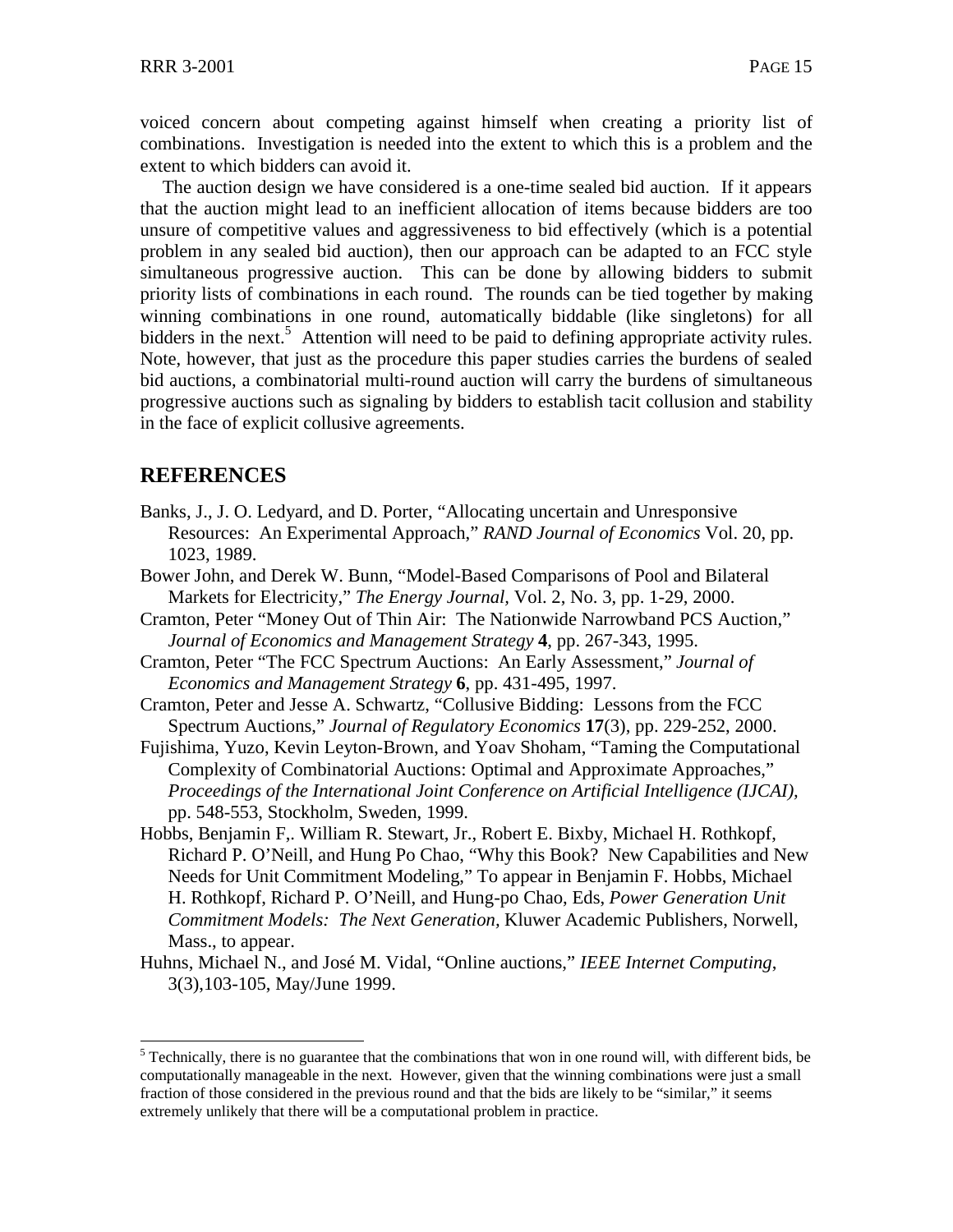- Jones, Joni L., Incompletely Specified Combinatorial Auction: An Alternative Allocation Mechanism for Business-to-business Negotiations, Ph.D. Thesis, University of Florida, 2000.
- Kelly, Frank and Richard Steinberg, " A Combinatorial Auction with Multiple Winners for Universal Service," *Management Science* (46) pp. 586-596.
- McAfee, R. Preston and John McMillan, "Auctions and Bidding," *J. Econ. Literature* **25**, pp. 699-738, 1987.
- McAfee, R. Preston and John McMillan, "Analyzing the Airwaves Auction," *Journal of Economic Perspectives* 10, pp159-176, 1996.
- McCabe, K. S., S. Rassenti, and V. L. Smith, "Smart Computer Assisted Markets, *Science* 254, pp. 534-538, 1991.
- McMillan, John, "Selling Spectrum Rights," *Journal of Economic Perspectives* 8, pp. 145-162, 1994.
- Parkes, D. C. and L. H. Ungar (1999) Iterative Combinatorial Auctions: Theory and Practice. *Proceedings of 17<sup>th</sup> National Conference on Artificial Intelligence (AAAI-00),* pp. 74-81*.*
- Rassenti, S. J., V. L. Smith, and R. L. Bulfin, "A Combinatorial Auction Mechanism for Airport Time Slot Allocation," *Bell Journal of Economics* 13, pp 402-417, 1982.
- Rothkopf, Michael H., Aleksandar Pekec and Ronald M. Harstad, "Computationally Manageable Combinational Auctions," *Management Science* 44, pp. 1131-1147, 1998.
- Sandholm, Tuomas, "An Algorithm for Optimal Winner Determination in Combinatorial Auction*," Proceedings of the International Joint Conference on Artificial Intelligence (IJCAI-99),* pp. 542-547, Stockholm, Sweden, 1999.
- Wurman, Wurman, Market Structure and Multidimensional Auction Design for Computational Economics, Ph.D. Thesis, University of Michigan, Ann Arbor, MI, 1999.

### **APPENDIX**

The following is the letter sent to those assigned the role of bidder A. Similar letters were sent to those asked to bid as bidder B or C.

Thank you for agreeing to cooperate in our attempt to evaluate an approach to combinatorial auctions with endogenous determination of the allowable combinations. Enclosed is material describing the auction as seen by the bidder for whom you are going to bid. If you have any questions about this, please call or e-mail me. Please prepare your bids independently without consulting with other participants in this experiment, and mail them to me during the next couple of weeks. After we have received everyone's bids, we will evaluate the auction using your bids against all possible combinations of opponents and let you know the results.

#### **THE GENERAL SITUATION**

There are 180 "licenses" for a 12 by 15 grid of territories. There are three companies with a serious need for licenses. Each of the three already owns 9 licenses. The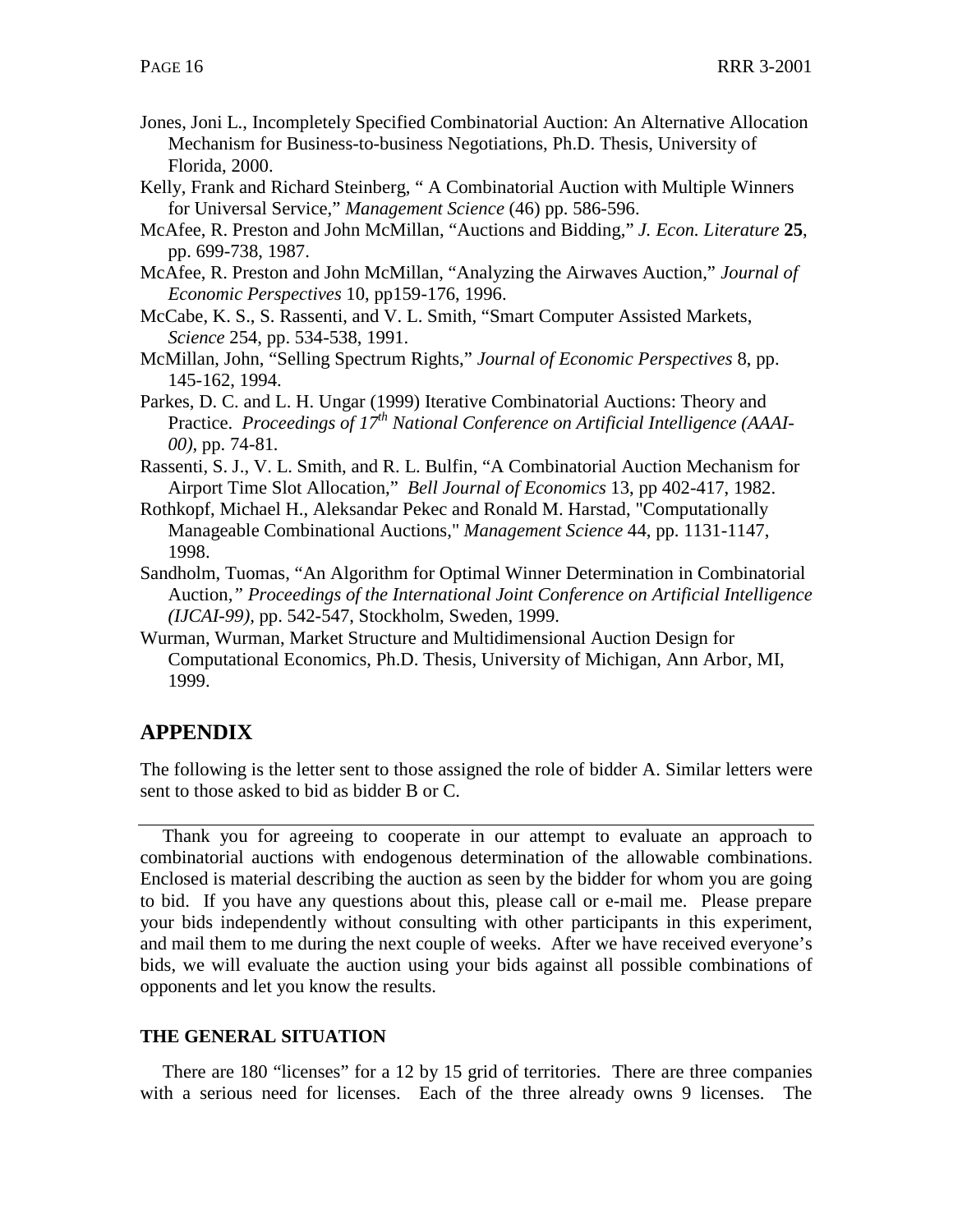remaining 153 licenses are to be sold by auction. The auction will be by single roundsealed bid. Bidders will be able to submit bids on individual licenses. In addition, bidders can submit a priority list of combinations of licenses along with a bid on each combination on the list. The auctioneer will first select the revenue maximizing set of bids without using any combinations. Then she will use each bidder's first priority combination and attempt to solve the integer-programming problem of finding the revenue maximizing set of bids. If she succeeds within her time limit, she will then add each bidder's second priority combination and attempt to resolve the integerprogramming problem before reaching her time limit. Again, if she succeeds, she will add each bidder's next priority combination and repeat the process. She will continue this until she has included all of the combinations on each bidder's priority list or she has run out of time. To test our approach, we plan to run this problem with a ten-second time limit on CPLEX 6.0 on a 50 MHz Spark 1000 computer with RISC technology. A test with bids I made up for this problem handled each bidder's first 17 combinations in the first 10 seconds, but, of course, the number of combinations covered will vary with the particular bids.

Each bidder has a private value for every possible combination of licenses it wins. The private value is comprised of two parts. One part is a stand-alone value for each license it wins. The other part is a synergy effect for the possession of neighboring licenses. Synergies occur only between licenses that are immediately adjacent in the grid vertically or horizontally (but not diagonally). Bidders have values for the licenses they already own and will keep these licenses and their values even if they win no licenses in the auction. However, these already owned licenses do benefit from synergies with adjacent licenses that the bidder wins. Each bidder is attempting to maximize the difference between the total value he gains from winning licenses he wins and the amount of his accepted bids.

#### **ANSWERS TO SOME QUESTIONS:**

a. Can a bidder include in a package bid licenses on which he did not bid singly? Yes.

b. Can a bidder instruct that some subset of his set of bids already entered be withdrawn in the process of going to his next prioritized package bid?

No, but if a package conflicts with some other bids of his, both will not be honored.

- c. Can a bidder give more than one package bid the same priority?
	- No, but he can combine them into one package.

d. If a bidder wants to have a package bid considered higher priority than one of his bids on a singleton, can he make that singleton bid a trivial package, and give it lower priority?

No. However, if a bidder wants a bid on a singleton to be considered only if bids on certain packages are considered, he has the option of not bidding on the singleton as a singleton but of including a bid on that singleton as one of his combinations.

e. Can a bidder have an empty priority level, and nonempty lower priority levels?

Yes; he can achieve this by bidding submitting a bid for a combination or singleton upon which he has already bid as the combination in the priority level he wants to keep empty.